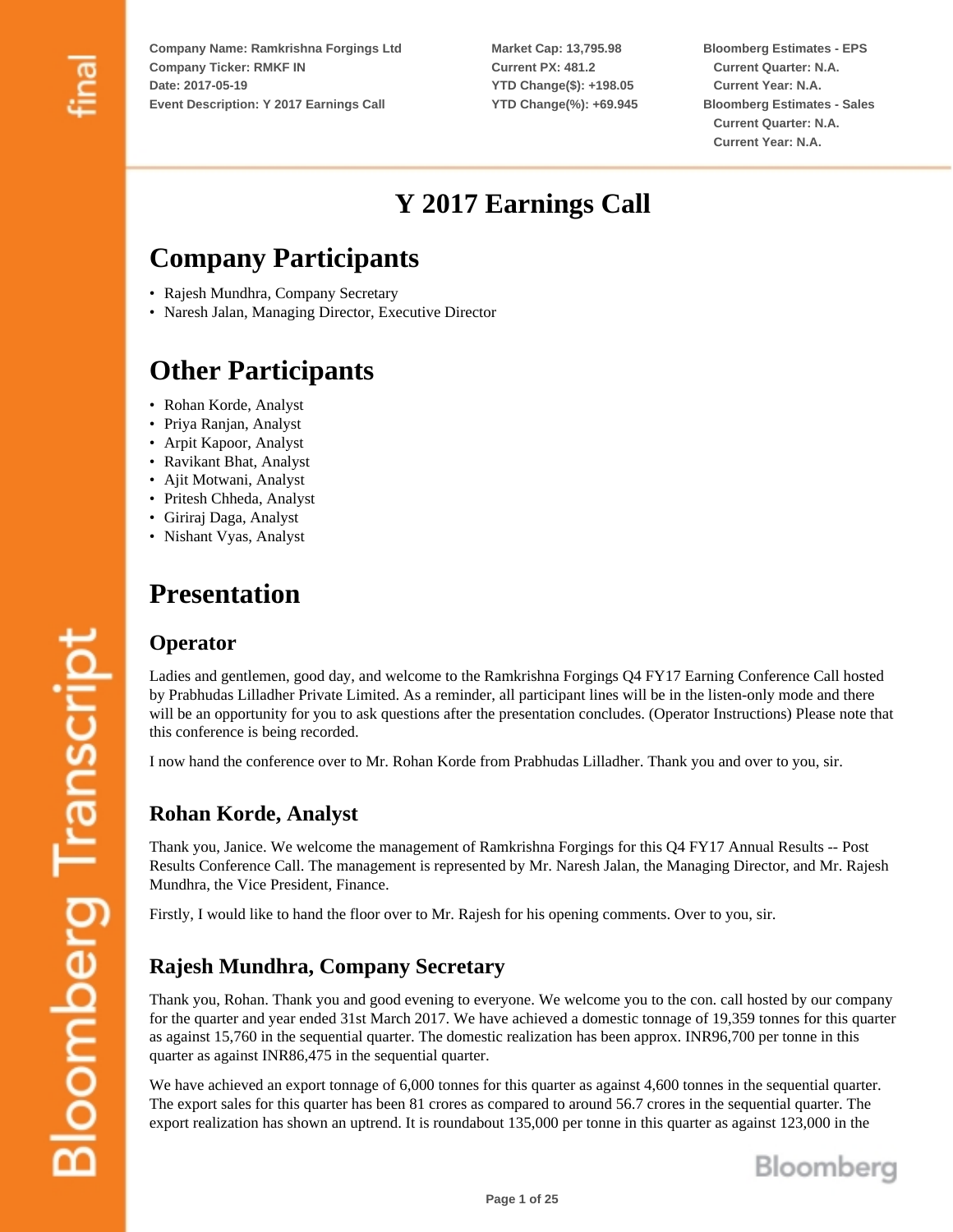**Market Cap: 13,795.98 Current PX: 481.2 YTD Change(\$): +198.05 YTD Change(%): +69.945** **Bloomberg Estimates - EPS Current Quarter: N.A. Current Year: N.A. Bloomberg Estimates - Sales Current Quarter: N.A. Current Year: N.A.**

sequential quarter. We have achieved a total tonnage of 25,359 tonnes in this quarter as compared to 20,360 tonnes in the sequential quarter. The total tonnage for the year ended has been 82,395 tonnes as against 76,904 tonnes last year.

The total operational revenues for this quarter has been around 288.67 crores as compared to 212.36 crores in the sequential quarter. The company has achieved a total operational revenue of 875.51 crores for the year ended 31st March 2017.

The company has achieved an EBITDA excluding other income of INR164.54 crores for the year ended 31st March 2017 as against 176.71 crores for the year ended 31st March 2016. The company has achieved an EBITDA net of other income of around 56.36 crores as against 39.61 crores in the sequential quarter. The EBITDA margins net of other income stood at 19.52% in this quarter as compared to 18.63 in the sequential quarter.

The company has taken only a enabling resolution for QIP in the board meeting held today. The company has uploaded an investor presentation providing the requisite details. We request to the investors not to raise any customer-specific queries during this con. call. I am accompanied by Mr. Naresh Jalan, Managing Director on this con. call today. He will reply to all the questions relating to business and the markets and the questions relating to accounts can be dealt by me.

Thank you.

#### **Operator**

Sir, can we begin with the question-answer session?

### **Rajesh Mundhra, Company Secretary**

Yes.

# **Questions And Answers**

#### **Operator**

Thank you. Ladies and gentlemen, we will now begin with the question-answer session. (Operator Instructions) We take the first question from the line of Rohan Korde. Please go ahead.

### **Rohan Korde, Analyst**

Sir, a couple of questions about the enabling resolution that you have taken for the QIP. Just wanted to know the reason for which you are taking and any timeline which the management might have decided on for the QIP?

# **Naresh Jalan, Managing Director, Executive Director**

Rohan, there is no timeline as such. It's an enabling resolution. If any opportunity comes in the future course of action, that -- as a safeguard, we have taken this enabling resolution.

### **Rohan Korde, Analyst**

An opportunity as in we are looking for inorganic growth?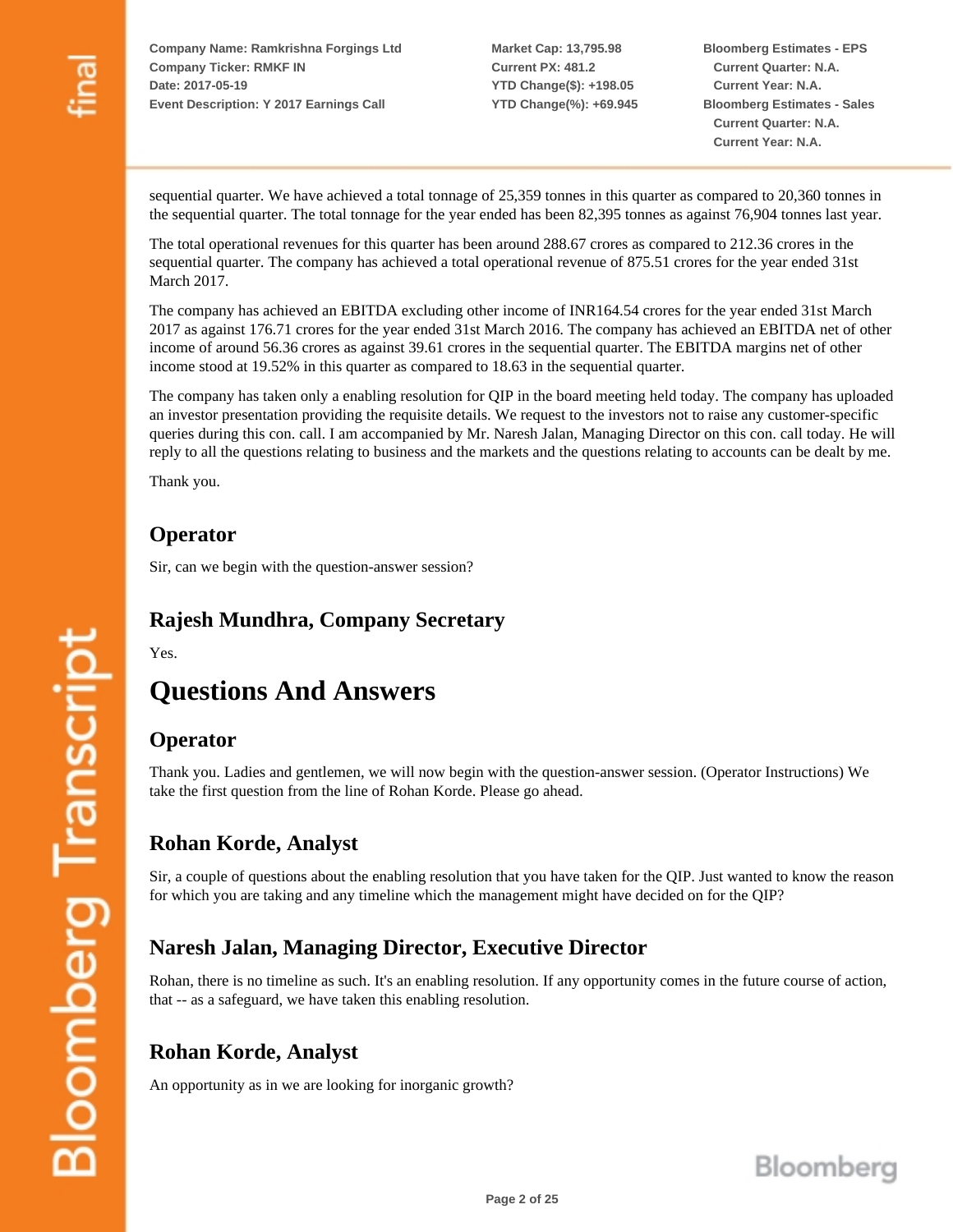**Market Cap: 13,795.98 Current PX: 481.2 YTD Change(\$): +198.05 YTD Change(%): +69.945** **Bloomberg Estimates - EPS Current Quarter: N.A. Current Year: N.A. Bloomberg Estimates - Sales Current Quarter: N.A. Current Year: N.A.**

### **Naresh Jalan, Managing Director, Executive Director**

Both inorganic and organic growth. As India is opening up, we feel that we may have some in going future. So basically looking into the future prospects of the company and the growth, we have taken an enabling resolution.

# **Rohan Korde, Analyst**

Okay. Got it, sir. And secondly, sir, would you be giving any guidance on possible tonnage that we can achieve in FY18?

#### **Naresh Jalan, Managing Director, Executive Director**

No, I think our last quarter performance very well clearly states that we are already on with the capacities and we are on track. In the presentations, we have already given the scenarios of the industry going forward. So obviously we will ride those scenarios.

#### **Rohan Korde, Analyst**

Okay, sir. Thank you. I'll come back with more questions later.

### **Operator**

Thank you. We take the next question from the line of Priya Ranjan from Systematix Shares. Please go ahead.

### **Priya Ranjan, Analyst**

Yes, sir. Thanks for taking my question. One thing is on -- so for next year tonnage, I mean, for the next couple of quarters, domestic side looking likely to be weak because of the poor CV cycle. So do you foresee that that can be overcome for the time being by --

### **Naresh Jalan, Managing Director, Executive Director**

You can see in the presentation. We have mentioned already that we foresee the growth from the domestic cycle from the second quarter only.

# **Priya Ranjan, Analyst**

But I doubt even it will come in second quarter because second quarter is typically weak for CV side.

### **Naresh Jalan, Managing Director, Executive Director**

No, but with the predictions of good monsoon as well as very low inventory at all levels, we don't foresee that second quarter is going to be, and as well as with North American market as well as Europe market doing well, we don't foresee any challenges going forward.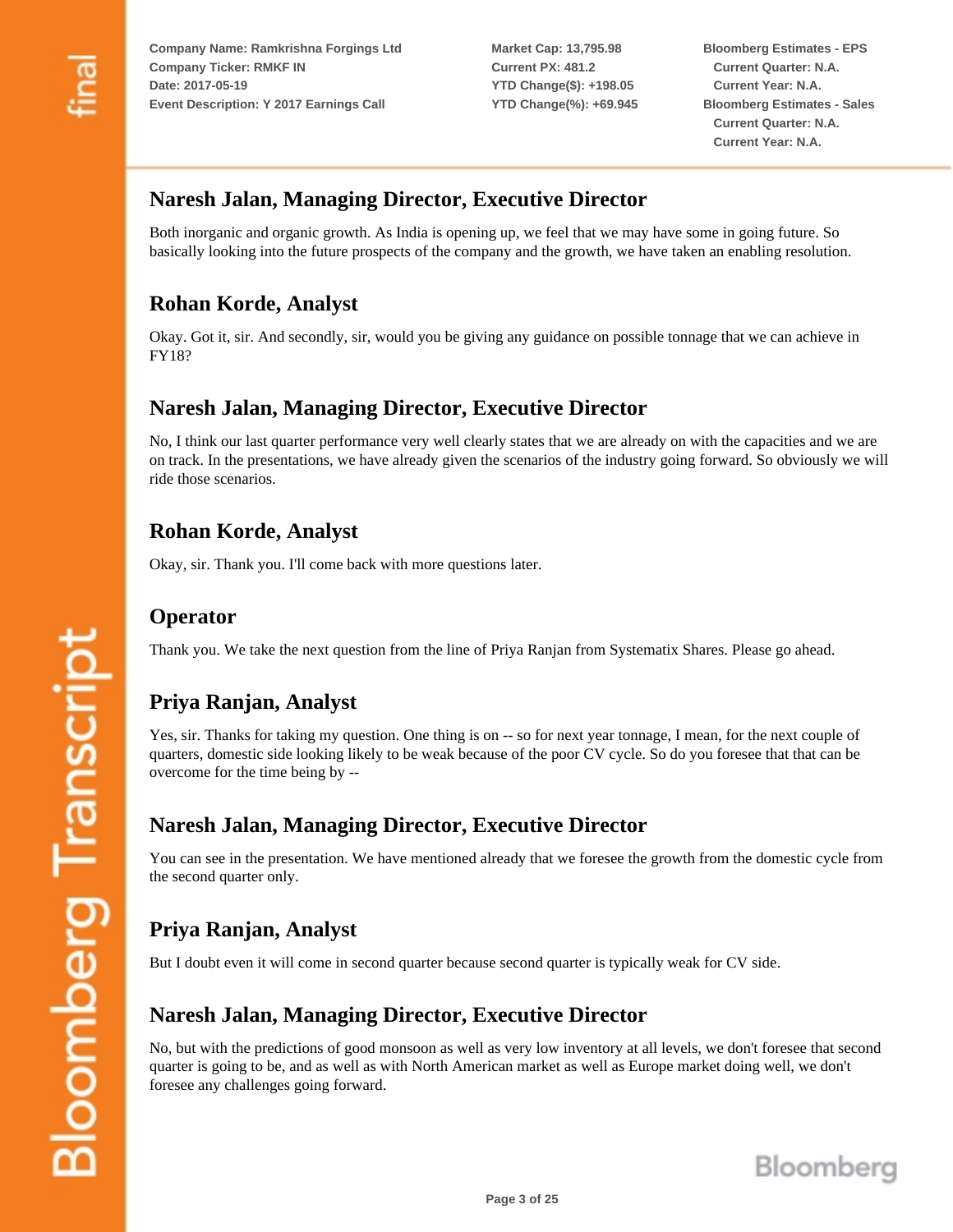**Market Cap: 13,795.98 Current PX: 481.2 YTD Change(\$): +198.05 YTD Change(%): +69.945** **Bloomberg Estimates - EPS Current Quarter: N.A. Current Year: N.A. Bloomberg Estimates - Sales Current Quarter: N.A. Current Year: N.A.**

# **Priya Ranjan, Analyst**

And on the new customer win which we have actually highlighted in the presentation, so what will be the kind of revenue we are looking from those new customer wins?

# **Naresh Jalan, Managing Director, Executive Director**

We have already given to stock exchanges, I think, previously two months back only. We are expecting -- we are not expecting very high revenue within this year. Last quarter of this year only we'll see the revenues from those customers. And next year I think we have already given our notices to the stock exchange vis-a-vis that was going to be the revenue, approximate revenue from this customer.

# **Priya Ranjan, Analyst**

And one thing on working capital. I mean, what are the steps we are taking to reduce the working capital? And is the QIP also to reduce the debt?

# **Naresh Jalan, Managing Director, Executive Director**

We have not -- basically as at the starting also Rajesh has elaborated, it's only enabling resolution. We have no fixed timelines for QIP and basically we are looking at opportunities if and when required. That's the reason we have taken this enabling resolution. As regards to reduction in working capital, with the company's top line increasing, we don't foresee any major reduction in the working capital while debt -- debt in absolute terms is going to go down with close to around 85 crores of repayment, which is scheduled to happen in this year.

# **Rajesh Mundhra, Company Secretary**

Working capital in this quarter has shown a reduction compared to other quarters. It is not for (inaudible) utilization that we have for this quarter only.

# **Priya Ranjan, Analyst**

But I mean, in terms of number of days, it's still coming at more than 100, I mean,140 days or so.

### **Naresh Jalan, Managing Director, Executive Director**

No, with exports growing, I don't think that is going to go down because our export cycle is close to around five months (inaudible) terms.

# **Priya Ranjan, Analyst**

But that's the --

# **Naresh Jalan, Managing Director, Executive Director**

We are not doing any bill discounting on exports. So obviously it's five months.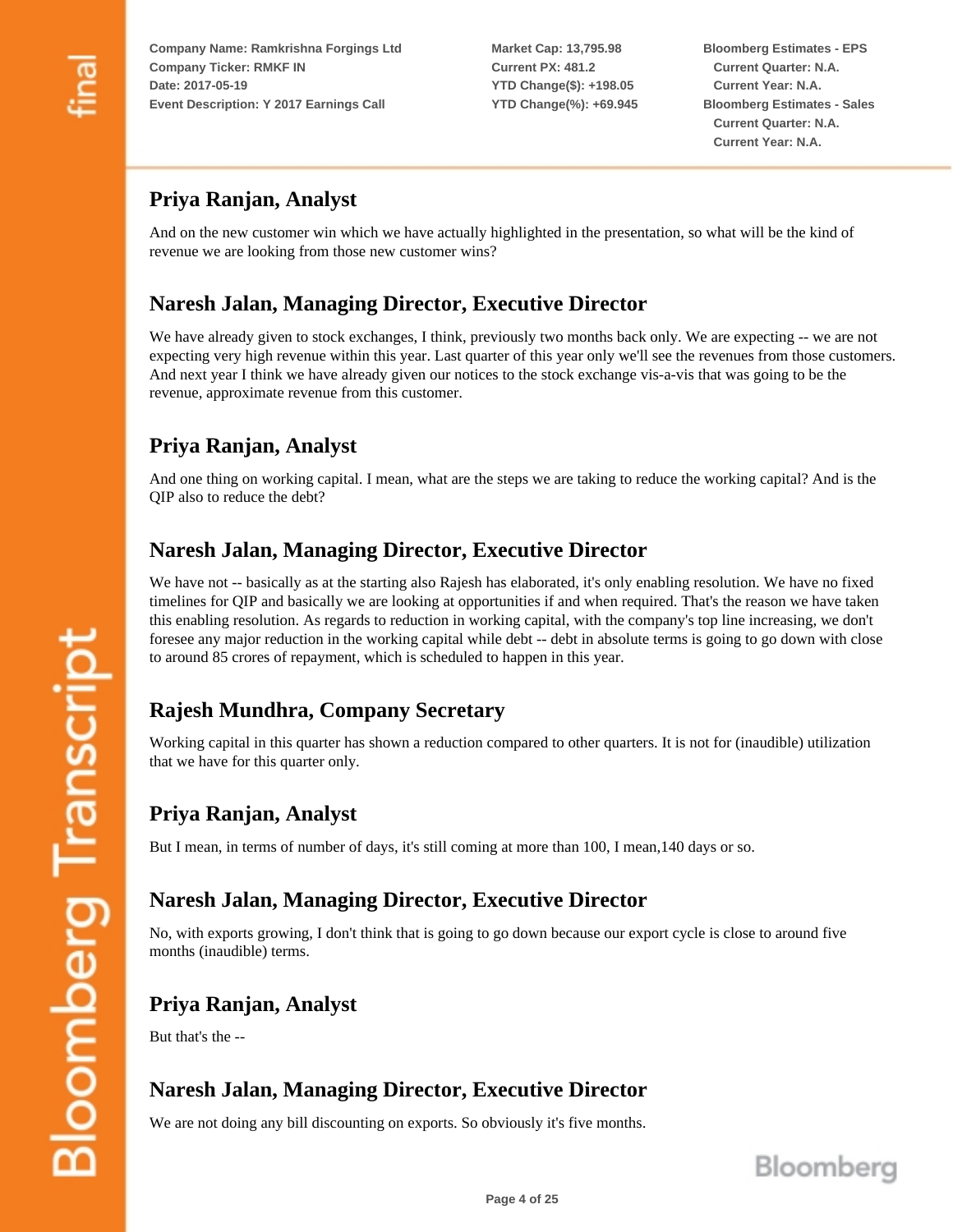**Market Cap: 13,795.98 Current PX: 481.2 YTD Change(\$): +198.05 YTD Change(%): +69.945** **Bloomberg Estimates - EPS Current Quarter: N.A. Current Year: N.A. Bloomberg Estimates - Sales Current Quarter: N.A. Current Year: N.A.**

# **Priya Ranjan, Analyst**

So can we do the bill discount, because what is happening is actually the -- lot of the new EBITDA, whatever the free cash flow you are generating is actually going to fund the working capital. So that is, I mean, the very --

### **Naresh Jalan, Managing Director, Executive Director**

No, we are already in the process of discussions with our bankers as well as our customers for discounting the export receivables, but it will take some time.

### **Priya Ranjan, Analyst**

Okay, okay. Okay. Thank you. That's all from my side.

#### **Operator**

Thank you. (Operator Instructions) We take the next question from the line of Priya Ranjan from Systematix Shares. Please go ahead.

#### **Priya Ranjan, Analyst**

Yes, sir. Just on export volume, I mean, can any outlook on export volume?

### **Naresh Jalan, Managing Director, Executive Director**

So we do not have any company-specific outlook, but as an industry outlook, we feel that Europe and as well as North American market looks robust for next one year and we will ride those demand and already last quarter has shown vis-a-vis the previous quarter ended December that we have been able to do good exports. The same will continue going forward.

# **Priya Ranjan, Analyst**

And you have mentioned about \$2 million order from, say, oil and gas. So is it a continuing order or is it a one-time order?

### **Naresh Jalan, Managing Director, Executive Director**

No, it's a continuation work. It's not a 2 million order basically. What we have said in our presentation that we have got approvals from customer, which -- in last call also we have said that we had got a business from oil and gas. So now we have received the component approval and we foresee that this year we will be able to make revenues of close to around \$2 million from this sector in this year. And going forward, this is a continuous business and the business in oil and gas is going to grow.

# **Priya Ranjan, Analyst**

Okay. And just one thing on -- I mean, what is the plant utilization level at the new plant?

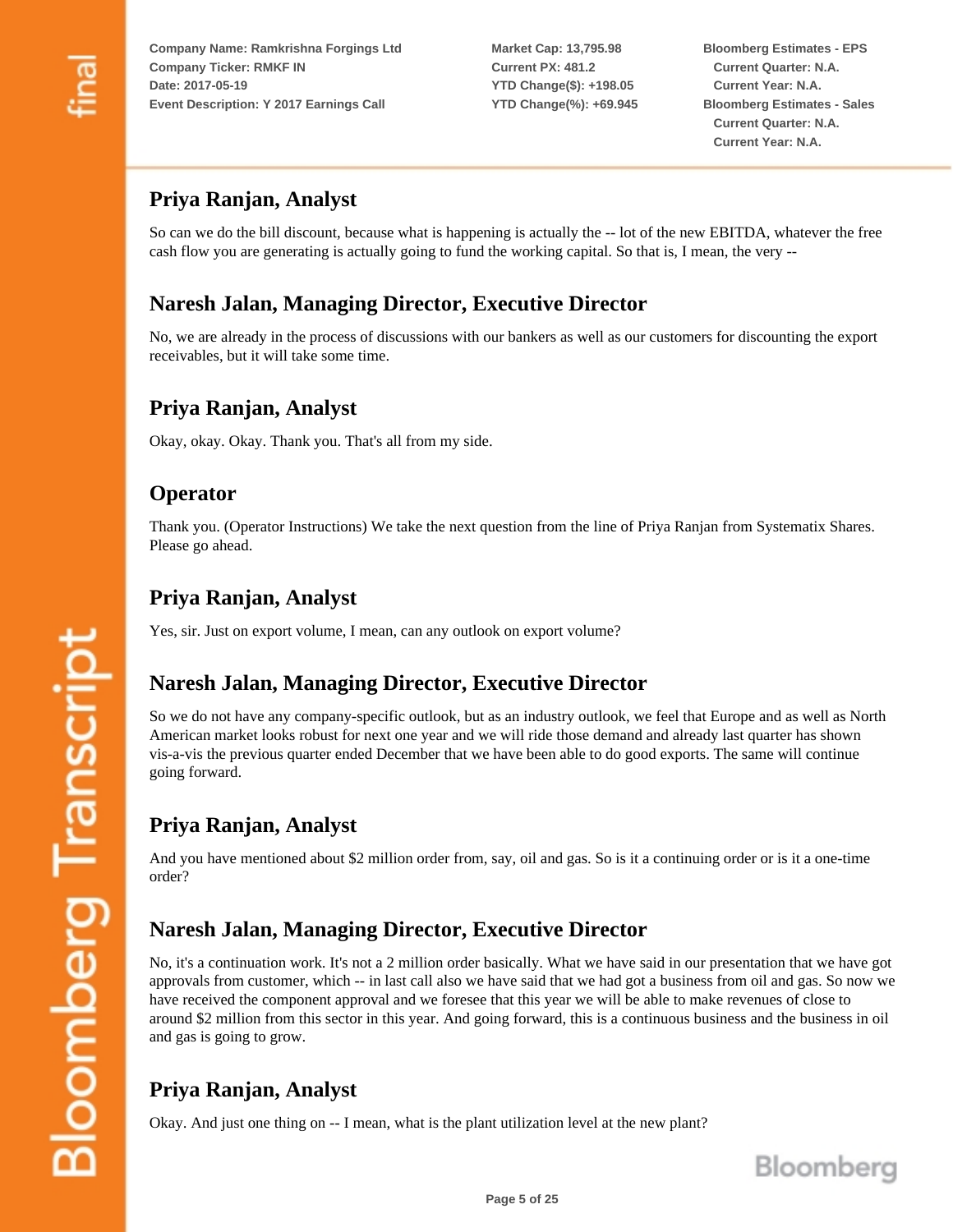**Market Cap: 13,795.98 Current PX: 481.2 YTD Change(\$): +198.05 YTD Change(%): +69.945** **Bloomberg Estimates - EPS Current Quarter: N.A. Current Year: N.A. Bloomberg Estimates - Sales Current Quarter: N.A. Current Year: N.A.**

### **Naresh Jalan, Managing Director, Executive Director**

It is at 44%.

# **Priya Ranjan, Analyst**

55%.

# **Naresh Jalan, Managing Director, Executive Director**

44%.

# **Priya Ranjan, Analyst**

Okay. So -- and by the end of the year, we are targeting around 60, 70 if I'm not wrong.

### **Naresh Jalan, Managing Director, Executive Director**

Hope so.

# **Priya Ranjan, Analyst**

Okay, okay. Okay. That's all from my side.

### **Operator**

Thank you. (Operator Instructions) Next question is from the line of Ravikant from SBI Securities. Please go ahead.

# **Ravikant Bhat, Analyst**

Hello.

# **Naresh Jalan, Managing Director, Executive Director**

Hello.

# **Ravikant Bhat, Analyst**

Yeah, sir. Thanks for the opportunity --

### **Operator**

Excuse me sir. I'm sorry to interrupt, but we are unable to hear you. Can you please speak a bit louder?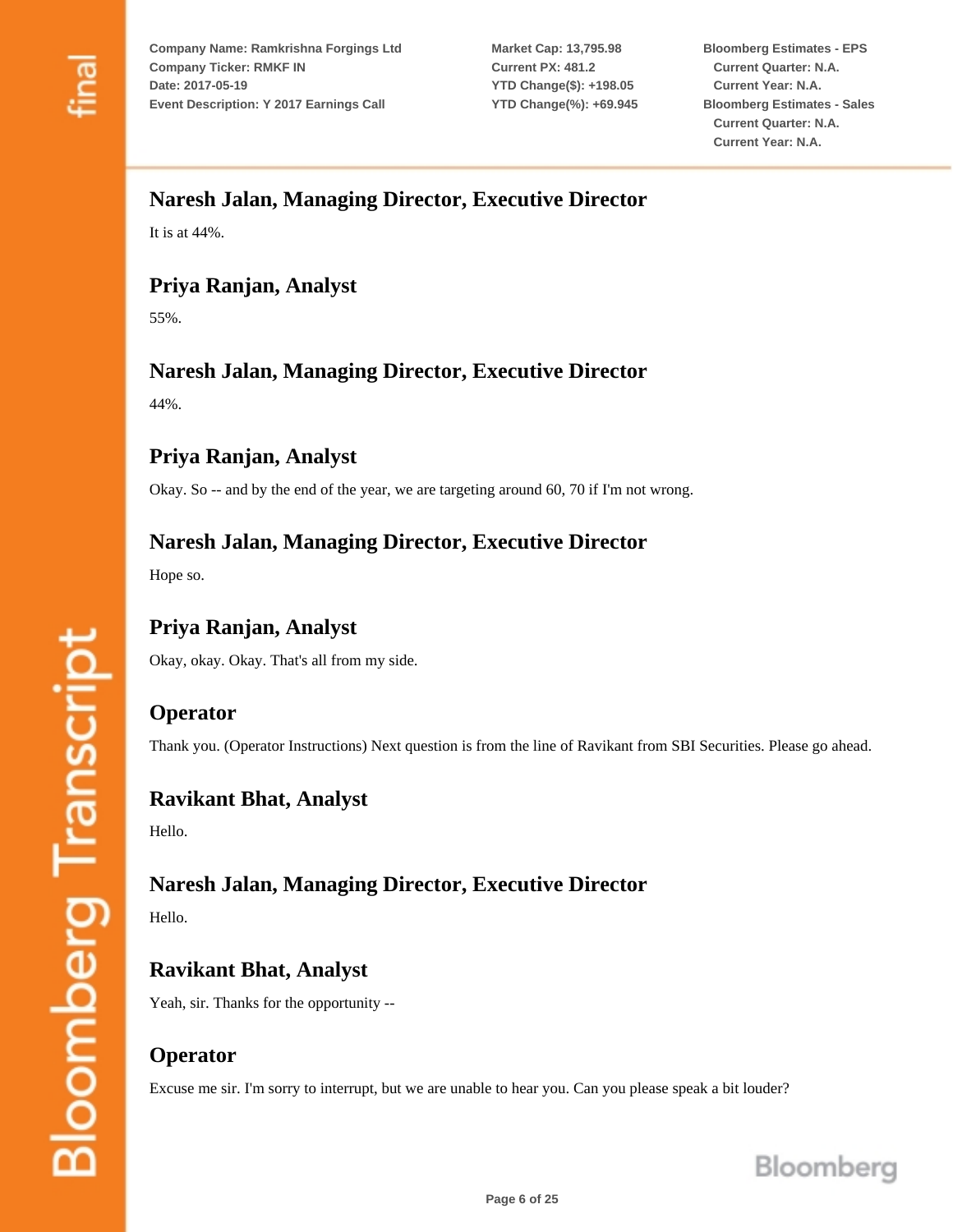**Market Cap: 13,795.98 Current PX: 481.2 YTD Change(\$): +198.05 YTD Change(%): +69.945** **Bloomberg Estimates - EPS Current Quarter: N.A. Current Year: N.A. Bloomberg Estimates - Sales Current Quarter: N.A. Current Year: N.A.**

# **Ravikant Bhat, Analyst**

Can you hear me now? Hello, is this better?

# **Operator**

Well, still we are unable -- hello?

# **Ravikant Bhat, Analyst**

Hello.

#### **Operator**

Yes, sir. You may proceed now.

# **Ravikant Bhat, Analyst**

Hello, hello?

### **Naresh Jalan, Managing Director, Executive Director**

Yeah. Proceed.

# **Ravikant Bhat, Analyst**

Is it audible now?

### **Naresh Jalan, Managing Director, Executive Director**

Yes, please.

# **Rajesh Mundhra, Company Secretary**

Audible.

# **Ravikant Bhat, Analyst**

Yeah, sir. Could you just provide the revenue corresponding to the high press volumes in FY17 and '16?

# **Naresh Jalan, Managing Director, Executive Director**

Revenue?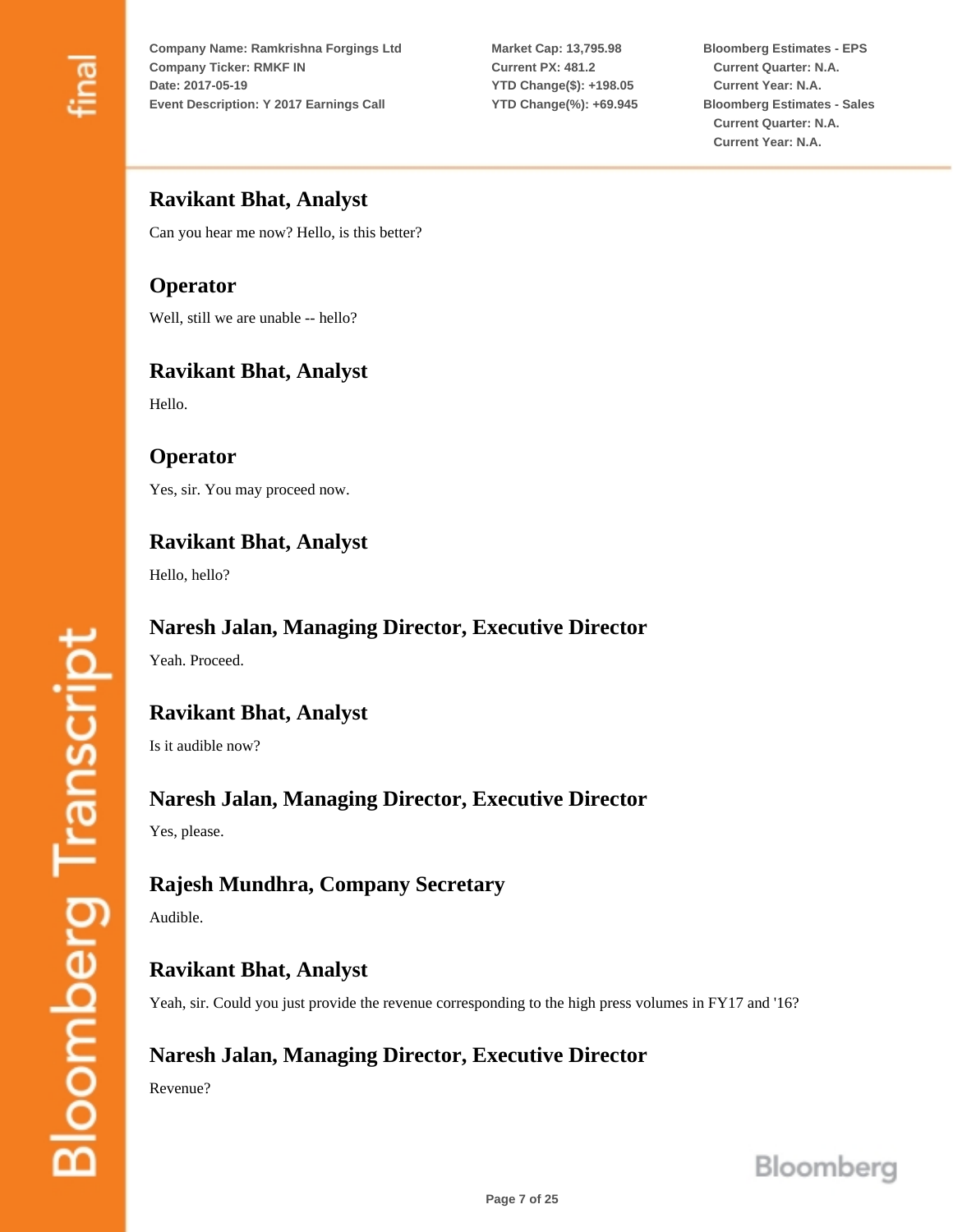**Market Cap: 13,795.98 Current PX: 481.2 YTD Change(\$): +198.05 YTD Change(%): +69.945** **Bloomberg Estimates - EPS Current Quarter: N.A. Current Year: N.A. Bloomberg Estimates - Sales Current Quarter: N.A. Current Year: N.A.**

# **Ravikant Bhat, Analyst**

The revenue figure, sir.

# **Naresh Jalan, Managing Director, Executive Director**

Revenue figures from -- we are not able to get your questions.

### **Ravikant Bhat, Analyst**

We have produced around 23,498 tonnes of volume from high press.

### **Naresh Jalan, Managing Director, Executive Director**

Yes.

# **Ravikant Bhat, Analyst**

So corresponding revenue figure, could you help us with?

# **Naresh Jalan, Managing Director, Executive Director**

Plant-specific figures, I think we will not be able to share plant-specific figures.

# **Ravikant Bhat, Analyst**

Okay. I'm just trying to judge the average realization vis-a-vis high press and the older one.

#### **Naresh Jalan, Managing Director, Executive Director**

No, I think Rajesh has already given you, basically realization, if you see vis-a-vis quarter-on-quarter, it has gone up from about INR120 per kg to INR131 on exports side and from 96 odd to 108 or 110 --

#### **Rajesh Mundhra, Company Secretary**

86 to 96.

**Bloomberg Transcript** 

### **Naresh Jalan, Managing Director, Executive Director**

86 to 96 on the domestic side.

### **Ravikant Bhat, Analyst**

Yeah. That we have, but specifically for the high press --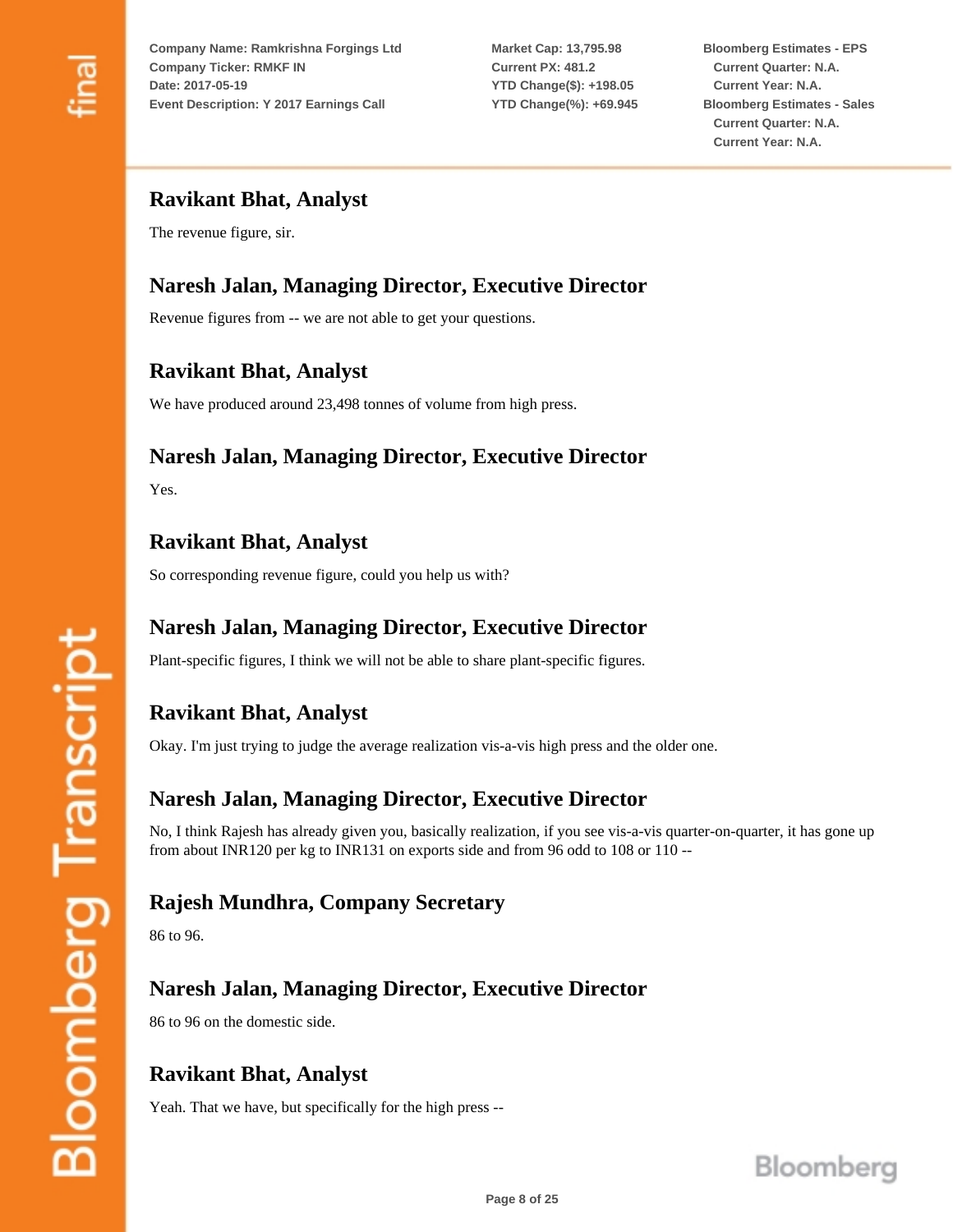**Market Cap: 13,795.98 Current PX: 481.2 YTD Change(\$): +198.05 YTD Change(%): +69.945** **Bloomberg Estimates - EPS Current Quarter: N.A. Current Year: N.A. Bloomberg Estimates - Sales Current Quarter: N.A. Current Year: N.A.**

### **Rajesh Mundhra, Company Secretary**

No, actually not -- we are not sharing the revenue figures (inaudible)

# **Ravikant Bhat, Analyst**

Okay, sir. Fine. Thank you. That's all from my side.

# **Operator**

Thank you. We take the next question from the line of Ajit Motwani from Bharti AXA Life Insurance. Please go ahead.

# **Ajit Motwani, Analyst**

Yeah. Good afternoon, team. So just a breakup of the tonnage. You said 25,029 tonnes were the total volume between. What was the domestic volumes, yeah?

# **Rajesh Mundhra, Company Secretary**

Domestic volumes, this was 19,359 tonnes for this quarter. So 25,359 was the total tonnage.

### **Ajit Motwani, Analyst**

And the same for last year same quarter?

#### **Rajesh Mundhra, Company Secretary**

Hold on.

#### **Ajit Motwani, Analyst**

March quarter last year.

### **Rajesh Mundhra, Company Secretary**

Hold on. March quarter last year was 16,000 tonnes from domestic and 5,485 for exports.

#### **Ajit Motwani, Analyst**

5,484.

### **Rajesh Mundhra, Company Secretary**

Yeah.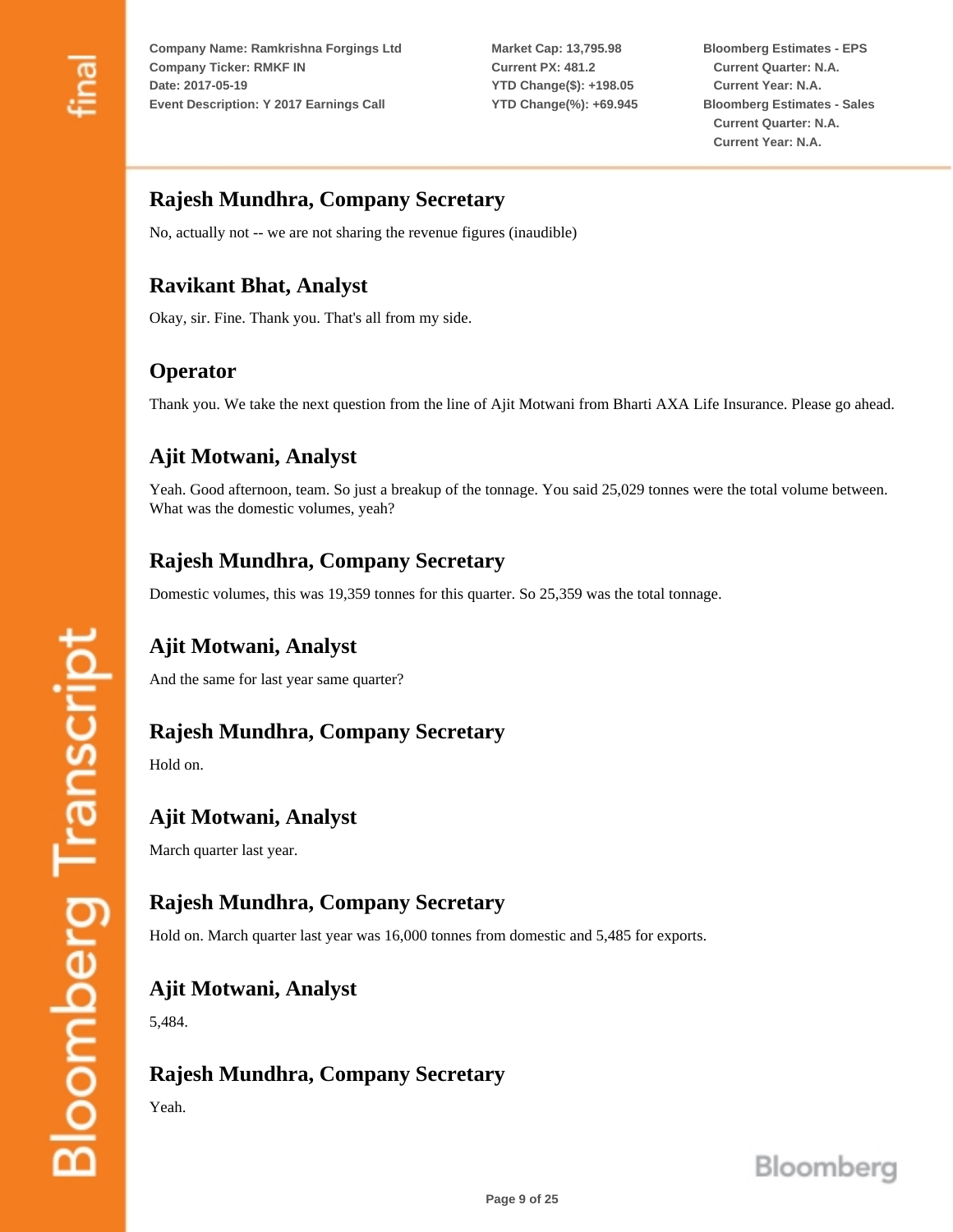**Market Cap: 13,795.98 Current PX: 481.2 YTD Change(\$): +198.05 YTD Change(%): +69.945** **Bloomberg Estimates - EPS Current Quarter: N.A. Current Year: N.A. Bloomberg Estimates - Sales Current Quarter: N.A. Current Year: N.A.**

# **Ajit Motwani, Analyst**

And sir, in terms of the new OEMs, on the Europe side, did they start the off-take this quarter or they will --

# **Naresh Jalan, Managing Director, Executive Director**

They will start the off-take in the last quarter of current year.

# **Ajit Motwani, Analyst**

Okay. So how many new contracts we have won from, let's say, Europe, for one, you're saying which will start in Q4 '18.

### **Naresh Jalan, Managing Director, Executive Director**

Total of three contracts we have received last year, and out of that, one, already off-take has started in the last quarter of FY17, and two more are going to start in the last quarter of this year.

# **Ajit Motwani, Analyst**

Okay. So both of them simultaneously will start in Q4 FY18.

#### **Naresh Jalan, Managing Director, Executive Director**

Yes.

# **Ajit Motwani, Analyst**

Okay. And in terms of domestic, you had alluded earlier that some new events or ramp-up on the construction and mining side. So can you give some update on that?

### **Naresh Jalan, Managing Director, Executive Director**

No, we are already doing well on the mining and construction side.

# **Ajit Motwani, Analyst**

But I am talking about the ramp-up.

# **Naresh Jalan, Managing Director, Executive Director**

Ramp-up, already -- we have already started since last quarter itself. Last quarter also, I had elaborated on the call that we have already started ramp-up and we are seeing considerable volumes from mining and construction equipments and we continue to -- we perform robust in both the sectors.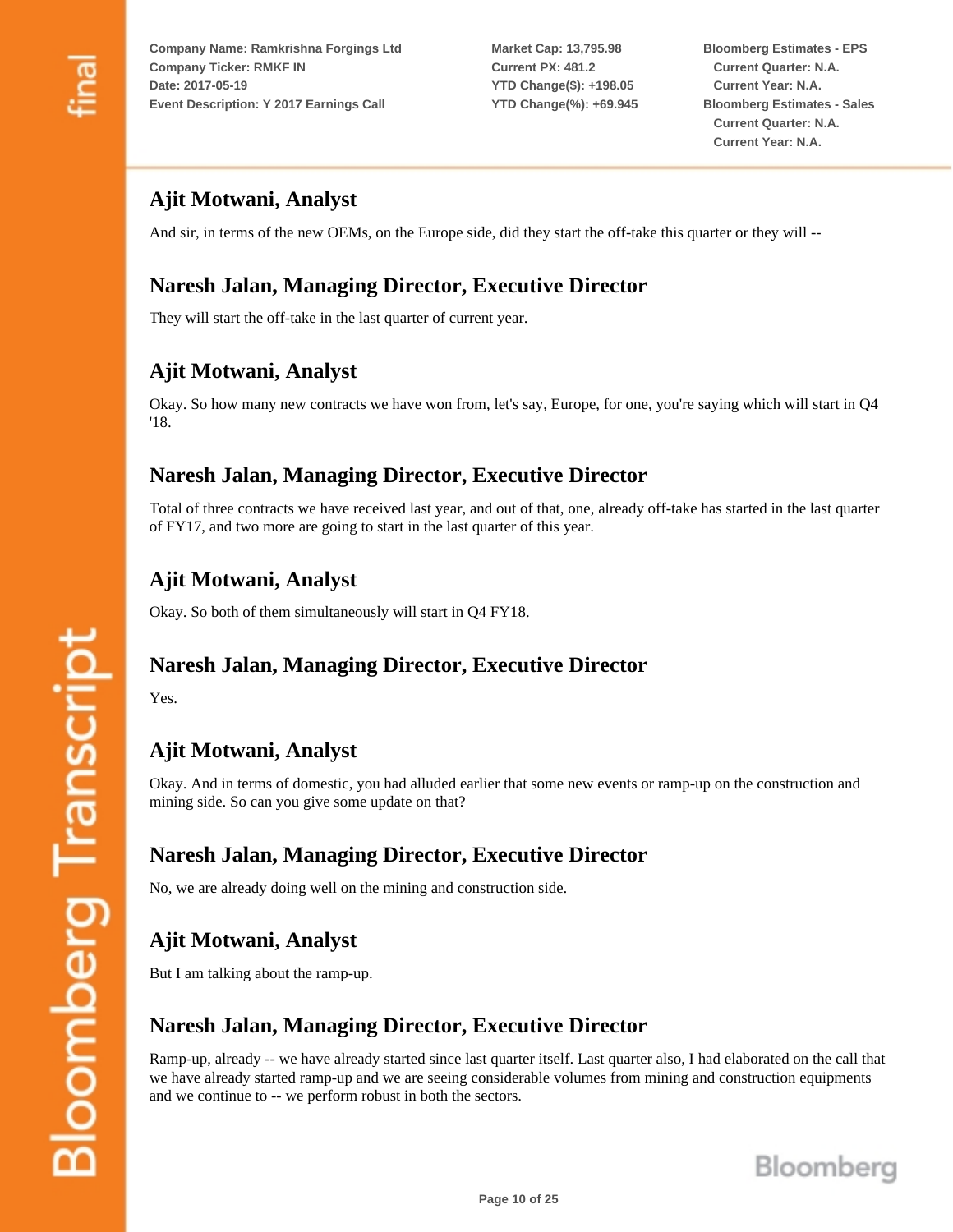**Market Cap: 13,795.98 Current PX: 481.2 YTD Change(\$): +198.05 YTD Change(%): +69.945** **Bloomberg Estimates - EPS Current Quarter: N.A. Current Year: N.A. Bloomberg Estimates - Sales Current Quarter: N.A. Current Year: N.A.**

# **Ajit Motwani, Analyst**

Okay. And on the domestic CV side, you also had diluted to some new events. So just wanted update on, are those in now or will that take some time?

### **Naresh Jalan, Managing Director, Executive Director**

No, already last quarter we have already in on that.

#### **Ajit Motwani, Analyst**

Okay. Got it. Thanks a lot, sir.

#### **Operator**

Thank you. (Operator Instructions) Next question is from the line of Rohan Korde. Please go ahead.

#### **Rohan Korde, Analyst**

Sir, I wanted a clarification. On the 12,500 tonne press, what would be the capacity utilization specifically for that press?

### **Rajesh Mundhra, Company Secretary**

Of which year?

### **Rohan Korde, Analyst**

For the fourth quarter.

### **Rajesh Mundhra, Company Secretary**

For the fourth quarter, it was 4,053 tonnes, roundabout 36%.

# **Rohan Korde, Analyst**

Okay. And what level can this be ramped up to potentially for -- in FY18?

#### **Naresh Jalan, Managing Director, Executive Director**

Rohan, I think what -- as we are moving forward, I think we will see continued improvement in the utilization of the entire press plant. And specific to 12,500 tonne, we are already seeing good order books, and I think by last quarter, we should see almost reaching to the peak utilizations.

### **Rohan Korde, Analyst**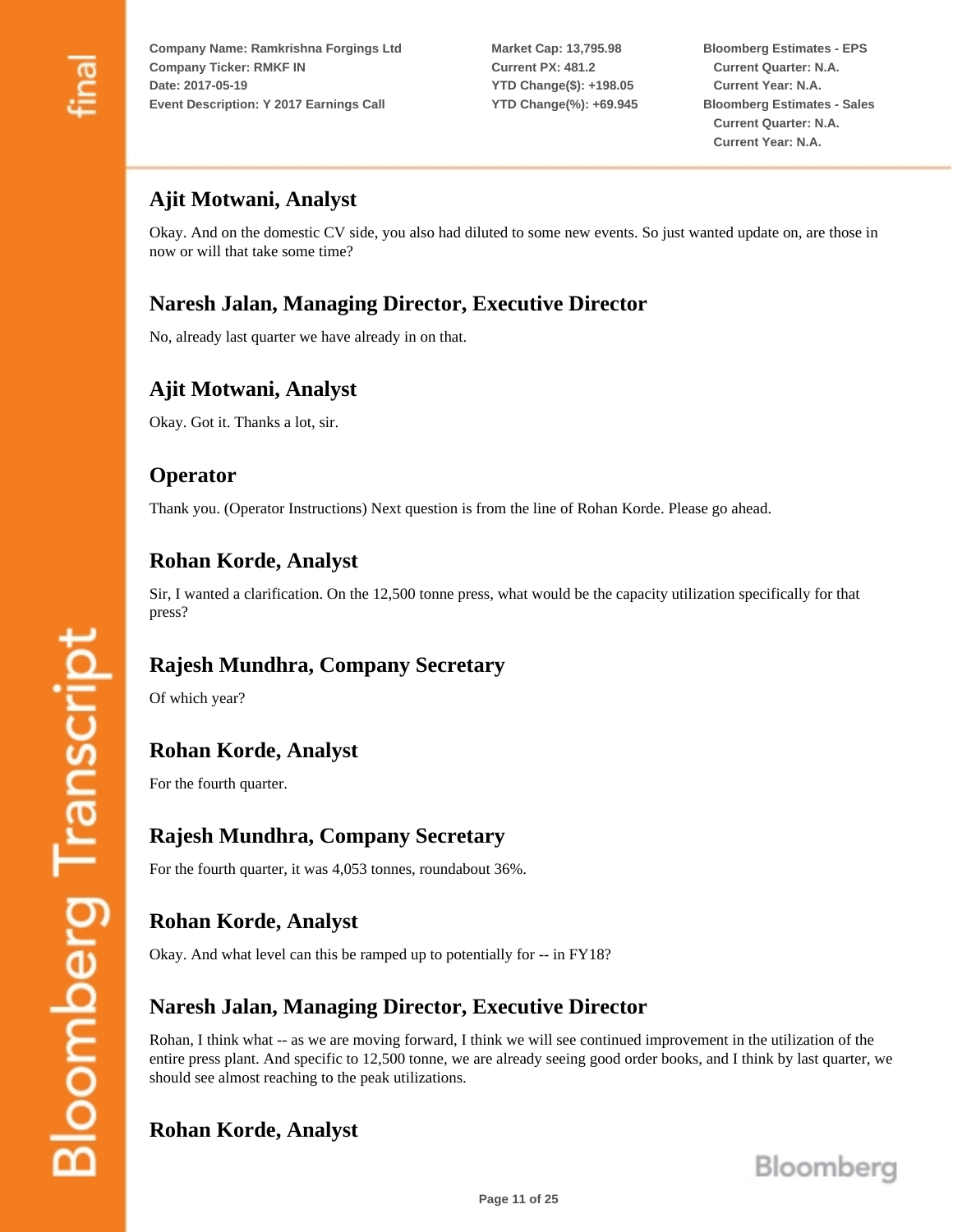**Market Cap: 13,795.98 Current PX: 481.2 YTD Change(\$): +198.05 YTD Change(%): +69.945** **Bloomberg Estimates - EPS Current Quarter: N.A. Current Year: N.A. Bloomberg Estimates - Sales Current Quarter: N.A. Current Year: N.A.**

Okay, okay, okay. That's interesting. And sir, if we consider a hypothetical scenario where both -- in FY19, both the export market demand trajectory continues and the domestic market also picks up, then would we be looking to increase the overall capacity in FY20 or would that decision still be some distance away?

# **Naresh Jalan, Managing Director, Executive Director**

The company always will look to grow, Rohan. And I think specifically as of now we cannot comment on what is going to be in FY19, but as and when we -- company feels that we need a desired capacity to grow further, obviously we will look at that CapEx or we will look at organic or inorganic growth to grow. So that's an option always available with the company.

# **Rohan Korde, Analyst**

But the current CapEx outlook would be maintained at what you had guided for previously. So as of now, it's not --

# **Naresh Jalan, Managing Director, Executive Director**

As of now we have no CapEx plan, any large CapEx plan for additional capacity.

### **Rohan Korde, Analyst**

Okay. And if you could once again give us some idea on the machining side where most of the CapEx I think was going to be for machining. So what percentage would be the machining figure for FY17?

### **Naresh Jalan, Managing Director, Executive Director**

I think it is basically plant wise basically. Last time also what we have said, most of the machining capacities right now whatever we are at -- have added or are going to add, is basically going to be with the new plant and the press plant taking effect. As and when capacity utilization in the forging side improves, continues to improve, we will require machining capacity over there and as we are selling most of our components in fully machine condition from that plant. So we will continue to add capacities over there in machining. As of now, close to around 70% of our production from the new presses are going in machine conditions. So as we move up the utilization chain, we will continue to add on machines for -- to keep this percentage intact.

# **Rohan Korde, Analyst**

Okay. This was very interesting, sir. Thanks a lot. Janice, we can move back to the queue, I guess.

### **Operator**

Thank you. Next question is from the line of Arpit Kapoor from IDFC Mutual Fund. Please go ahead.

# **Arpit Kapoor, Analyst**

Yeah. Thanks, sir, for taking my question. I just wanted to get some more sense on the domestic tonnage increase. So we've seen pretty solid, good numbers both on a sequential and on a YoY basis, whereas the industry per se, the end --

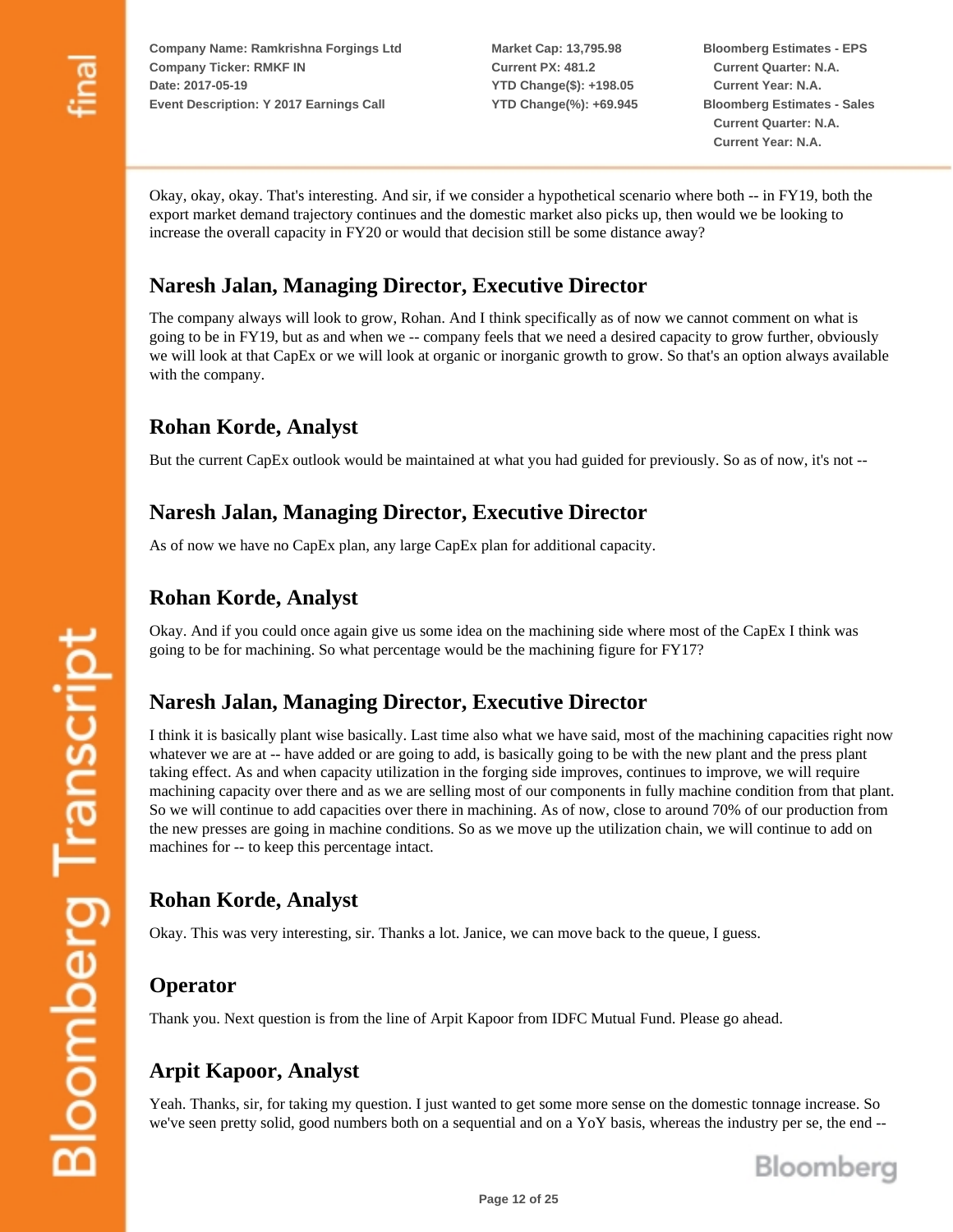**Market Cap: 13,795.98 Current PX: 481.2 YTD Change(\$): +198.05 YTD Change(%): +69.945**

**Bloomberg Estimates - EPS Current Quarter: N.A. Current Year: N.A. Bloomberg Estimates - Sales Current Quarter: N.A. Current Year: N.A.**

CV industry, we haven't seen such a volume off-take there (inaudible) sales. So would it be fair to assume that we would have gained market share from some other forging companies, given the domestic tonnage growth that we have shown in this quarter?

# **Naresh Jalan, Managing Director, Executive Director**

Basically like -- with the addition of capacities and the capacity utilization improving, obviously our content per vehicle is going up. We are increasing number of components per vehicle as well as quantum per vehicle. So obviously there has -- the industry not growing in the same pattern, obviously there is some shift of market share or some share of business shifting from other companies to RKFL. But exactly we will not be able to determine who has lost business or what it is, but basically because of the content of vehicle increasing and because of our own capacity is increasing, this has been -- there has been a shift to it.

# **Arpit Kapoor, Analyst**

So we would have supplied -- so let's say in terms of new products, we would have supplied front axle to one of the OE, which we weren't there initially. So would that assumption be correct and that would have reflected in the current quarter numbers?

# **Naresh Jalan, Managing Director, Executive Director**

Yes.

**Bloomberg Transcript** 

# **Arpit Kapoor, Analyst**

Okay. And how do you see the numbers going forward from here for the domestic business on the tonnage?

### **Naresh Jalan, Managing Director, Executive Director**

My -- our presentation is absolutely clear. We feel that by second quarter we feel confident that the industry will grow, and we continue to ride the upside cycle because we have enough capacity still. So it will not be a challenge for us to ride the growth in the industry.

### **Arpit Kapoor, Analyst**

And in the domestic part, we would have also started supplying crankshaft to one of the OEs, which we had indicated that we would be doing that.

### **Naresh Jalan, Managing Director, Executive Director**

Yes, yes. We already started supplying, so crankshafts to both commercial vehicle and to four wheelers in the domestic industry.

# **Arpit Kapoor, Analyst**

So yeah -- so PV's crankshaft also we would be -- we would have captured in this.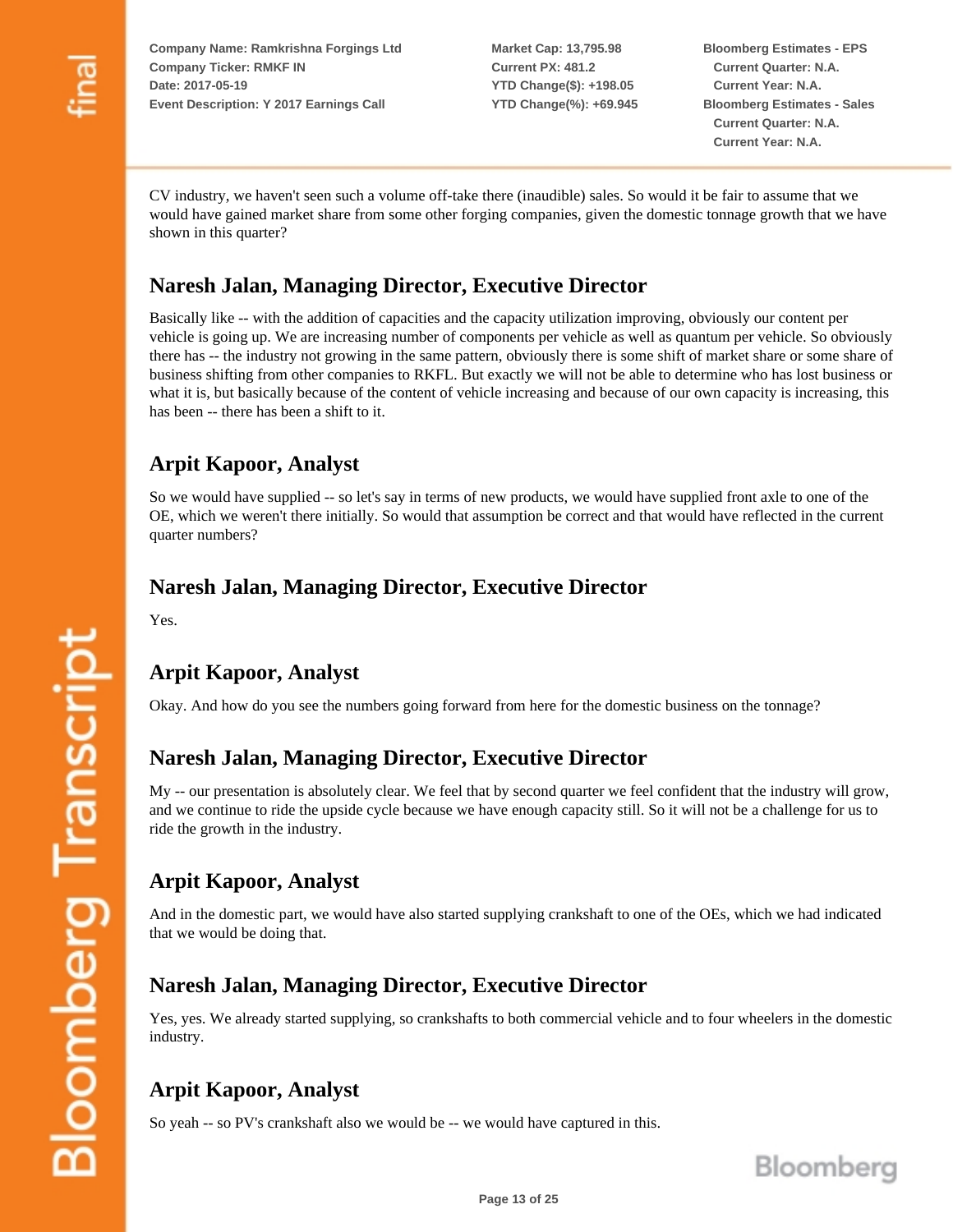**Market Cap: 13,795.98 Current PX: 481.2 YTD Change(\$): +198.05 YTD Change(%): +69.945** **Bloomberg Estimates - EPS Current Quarter: N.A. Current Year: N.A. Bloomberg Estimates - Sales Current Quarter: N.A. Current Year: N.A.**

### **Naresh Jalan, Managing Director, Executive Director**

We have just -- that's a very small business we have done over the last quarter, but we expect because of approvals we have had, we will continue to get business from that sector.

### **Arpit Kapoor, Analyst**

Thanks. Thanks a lot, sir.

#### **Operator**

Thank you. We take the next question from the line of Pritesh Chheda from Lucky Investment. Please go ahead.

### **Pritesh Chheda, Analyst**

Sir, what was the total tonnage sold in FY17 in terms of total and domestic and export? And what tonnage expectation do you have for FY18, considering the business plan that you have in place?

### **Rajesh Mundhra, Company Secretary**

The tonnage that we are showing is tonnage we have sold. And regarding next year, Naresh ji can explain that.

# **Naresh Jalan, Managing Director, Executive Director**

I think next year, basically we can provide you only industry guidelines, which we have elaborated on the presentation, but as far as forward-looking statement, we would not like to give any forward-looking statement on what we will be doing. We have enough capacities in place and we feel confident that we will be able to ride the industry growth going forward.

### **Pritesh Chheda, Analyst**

Okay. How is your ramp-up happening with the key OEMs?

### **Naresh Jalan, Managing Director, Executive Director**

I think last quarter we have already done close to around 26,000 tonnes approximately and vis-a-vis 20,000 tonnes in December end. So obviously, there has been a growth and it is basically with the quantities and with the support, which is coming in from the growth, which is coming in the industry.

### **Pritesh Chheda, Analyst**

This domestic once locked in is a more sustainable number now if -- obviously if the --

# **Naresh Jalan, Managing Director, Executive Director**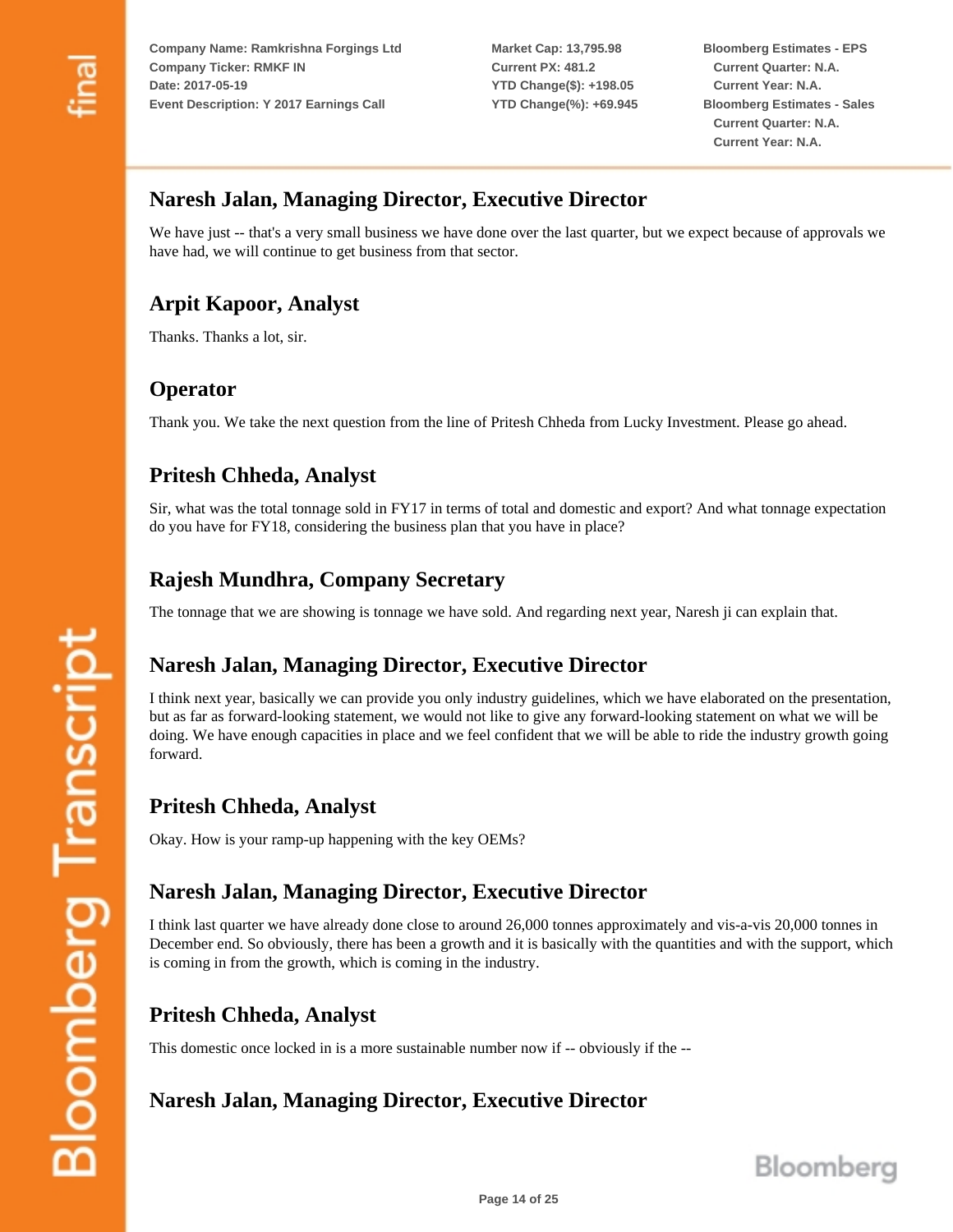**Market Cap: 13,795.98 Current PX: 481.2 YTD Change(\$): +198.05 YTD Change(%): +69.945** **Bloomberg Estimates - EPS Current Quarter: N.A. Current Year: N.A. Bloomberg Estimates - Sales Current Quarter: N.A. Current Year: N.A.**

I think we expect to grow further in the domestic industry also with the capacity, which is already there, and with business we have got over -- staggered over the quarters, last four quarters, we don't see any reason why we cannot grow in the domestic industry from here on also.

# **Pritesh Chheda, Analyst**

And on the Dana side or export side, sorry?

# **Naresh Jalan, Managing Director, Executive Director**

Export side, North America industry is doing well and we expect already -- everybody must be knowing, Class 8 trucks figures on a month-on-month basis is fabulous, and we are -- and our presentation very clearly says we are at the lowest point of our inventories in the warehouses across locations. So we are riding that advantage.

# **Pritesh Chheda, Analyst**

I missed -- I couldn't get the FY17 tonnage, if you could give the total tonnage. It was not there in the PPT, I think.

#### **Rajesh Mundhra, Company Secretary**

76,904 tonnes.

# **Pritesh Chheda, Analyst**

Can you just split it up into domestic and export?

#### **Rajesh Mundhra, Company Secretary**

Yeah, 48,213 was domestic; 28,691 was export.

#### **Pritesh Chheda, Analyst**

 $28,6 - ?$ 

### **Rajesh Mundhra, Company Secretary**

28,691.

#### **Pritesh Chheda, Analyst**

And lastly, I just want to check, can you give some idea on the expenses line? As you ramp up the volumes on the tonnage, barring the variable costs line, do you see fixed costs or other costs rising and by what magnitude if you could give some knowledge there?

### **Naresh Jalan, Managing Director, Executive Director**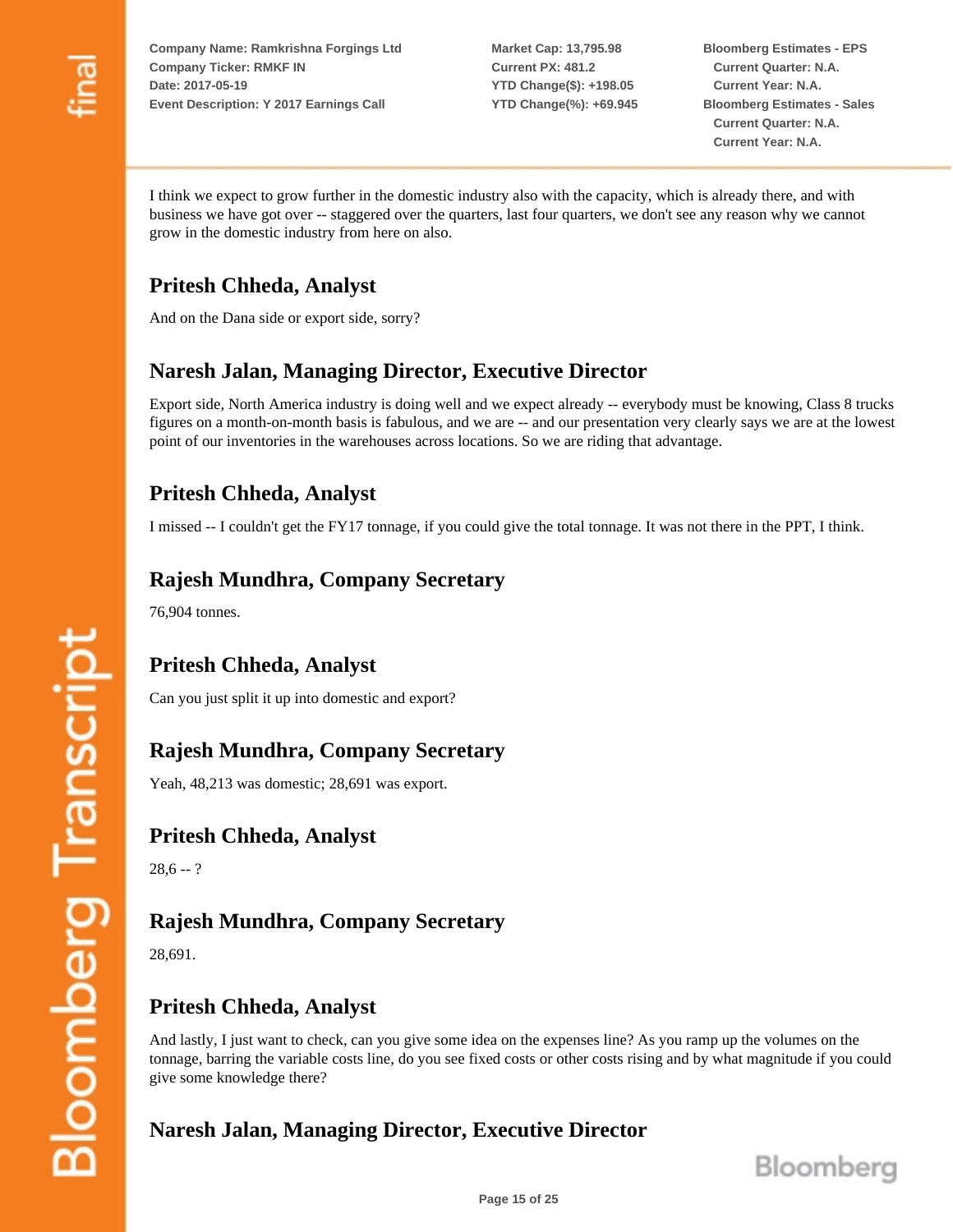**Market Cap: 13,795.98 Current PX: 481.2 YTD Change(\$): +198.05 YTD Change(%): +69.945** **Bloomberg Estimates - EPS Current Quarter: N.A. Current Year: N.A. Bloomberg Estimates - Sales Current Quarter: N.A. Current Year: N.A.**

No, I think with the growth in the what we feel our fixed cost, in terms of sales should not go up, but obviously inflationary pressures of wage and power will always be there, but I think with the quantity or with the scale of manufacturing going up vis-a-vis last year, we should not have a major effect of those.

# **Pritesh Chheda, Analyst**

Is power and fuel fixed in nature for you?

# **Naresh Jalan, Managing Director, Executive Director**

No, it's a variable.

# **Pritesh Chheda, Analyst**

Variable. So the other expenses line which we see, which has a 200 crore number for the full year, roundabout 200 crore number, in that, how much would be fixed in nature?

# **Rajesh Mundhra, Company Secretary**

It's partly-partly. It's a partly -- partly fixed and partly it's variable.

# **Pritesh Chheda, Analyst**

About 50 and 50 -- 50:50?

### **Rajesh Mundhra, Company Secretary**

Yeah, yeah. You can say 50:50.

#### **Pritesh Chheda, Analyst**

So about 100 crore odd number is a fixed expenditure line for you. Rest everything is variable or, let's say, slightly inflation driven. So an employee cost would be inflation driven, power and fuel and RM is all variable. That's the --

### **Naresh Jalan, Managing Director, Executive Director**

Yes.

### **Pritesh Chheda, Analyst**

Proper assessment. And 100 crore is a fixed expenditure?

# **Naresh Jalan, Managing Director, Executive Director**

Yes.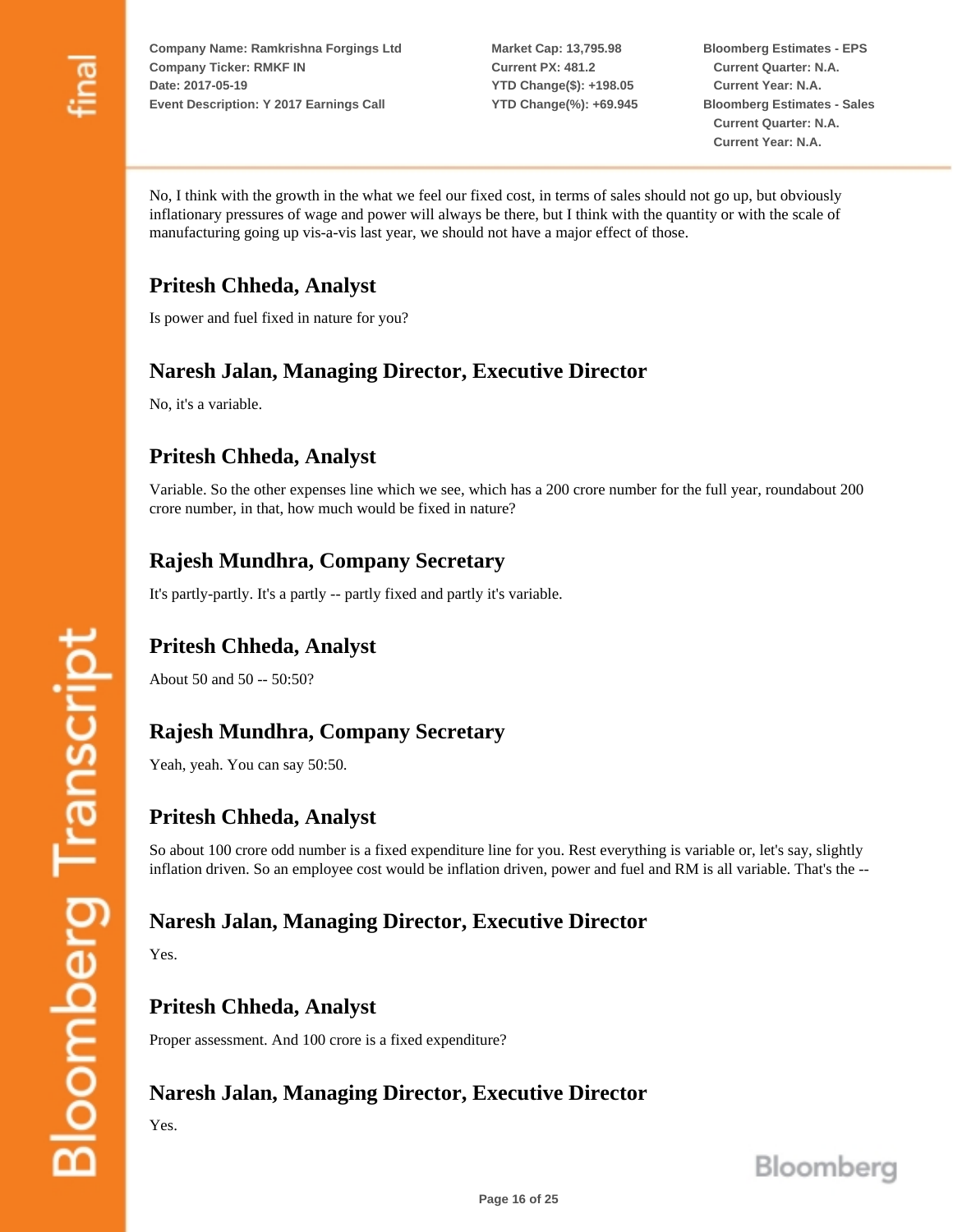**Market Cap: 13,795.98 Current PX: 481.2 YTD Change(\$): +198.05 YTD Change(%): +69.945** **Bloomberg Estimates - EPS Current Quarter: N.A. Current Year: N.A. Bloomberg Estimates - Sales Current Quarter: N.A. Current Year: N.A.**

# **Pritesh Chheda, Analyst**

Okay, okay. Thank you very much. And I missed, if you have given the CapEx figure, what would be your CapEx figure now for next two years?

### **Naresh Jalan, Managing Director, Executive Director**

No, I think we cannot give you next two years figure. Probably this year we have already -- in the last call, we have said, we are looking at only maintenance CapEx going forward. It may be only to maximum to the tune of the depreciation, which is there in the plant, in case we add on machining capacities in the press plant. There is no major CapEx plan as of now.

#### **Pritesh Chheda, Analyst**

Maintenance is equal to depreciation, and if you add machining, then there will be additional number, right?

#### **Naresh Jalan, Managing Director, Executive Director**

No, basically maintenance and addition is equivalent to whatever depreciation we may have.

# **Pritesh Chheda, Analyst**

Okay, okay. Thank you very much, sir.

#### **Operator**

Thank you. We take the next question from the line of Ajit Motwani from Bharti AXA Life. Please go ahead.

#### **Ajit Motwani, Analyst**

Sir, two questions. One is the cumulative size of the three new OEMs from the Europe side that you indicated in tonnage term, how big they can be. And on a holistic basis, if you can explain us your currency exposures into various countries and how are you hedged or unhedged against those.

### **Naresh Jalan, Managing Director, Executive Director**

In European, all the three contracts which we have got, I think as of now, we have already shared with the stock exchanges also. And one of the contract is close to around EUR5 million to EUR6 million, which we feel is an approximate business for a five-year contract. And rest two businesses which have started which should be equivalent again to another EUR5 million for the whole year.

# **Ajit Motwani, Analyst**

So no, so you are saying one is a EUR6 million contract for five years.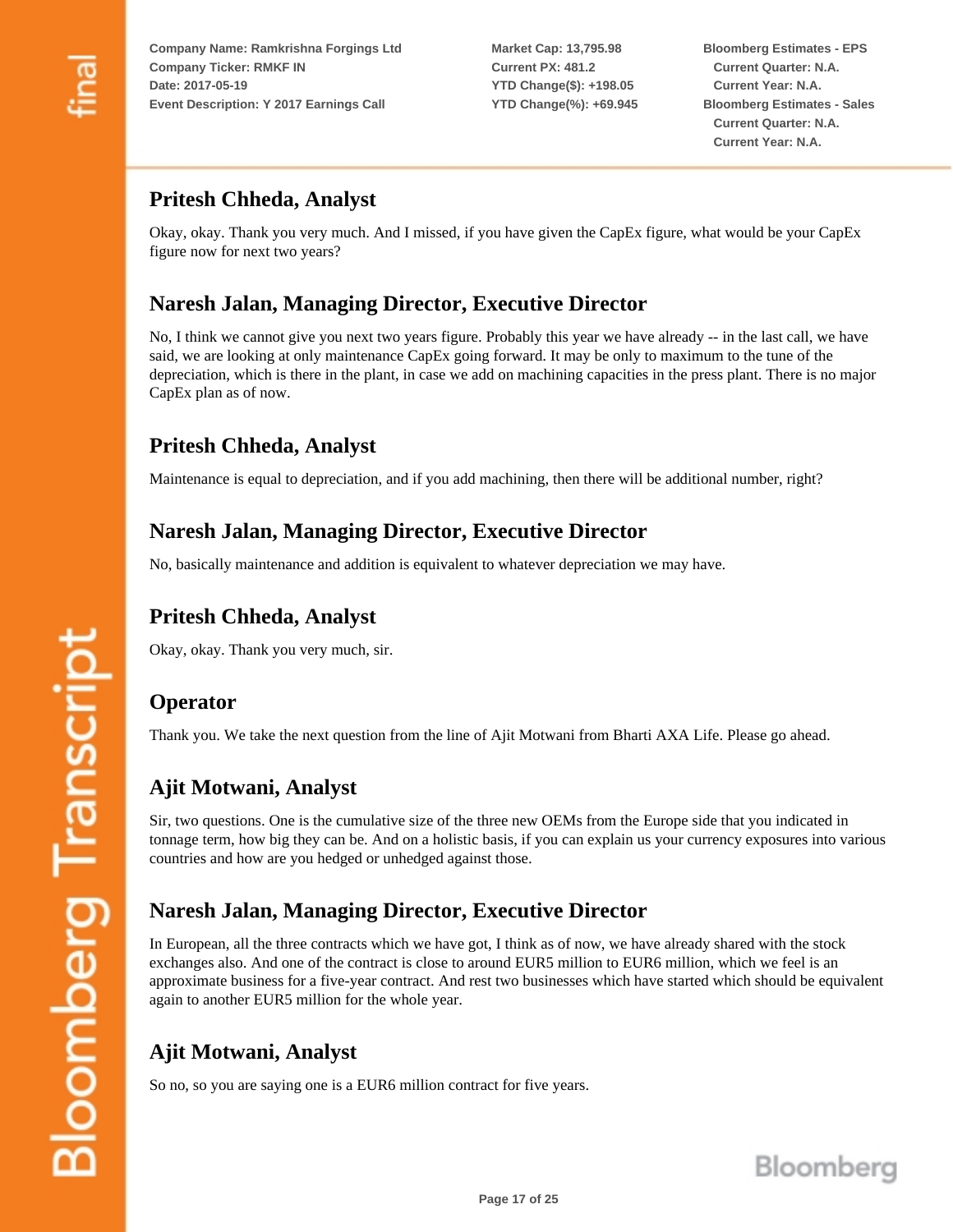**Market Cap: 13,795.98 Current PX: 481.2 YTD Change(\$): +198.05 YTD Change(%): +69.945**

**Bloomberg Estimates - EPS Current Quarter: N.A. Current Year: N.A. Bloomberg Estimates - Sales Current Quarter: N.A. Current Year: N.A.**

### **Naresh Jalan, Managing Director, Executive Director**

That is going to start from FY18 or FY19 onwards -- sorry, FY19, yes, FY19 onwards for the full year business. And the contracts, which have already gone on-stream of production, is close to around EUR5 million per year, approx. This may change slightly on the variable side because of -- it's basically share of business we have got, and if market fluctuates, it may go up or go down.

# **Ajit Motwani, Analyst**

Let me just cross -- you are saying one is EUR5 million per year?

### **Naresh Jalan, Managing Director, Executive Director**

Per year.

# **Ajit Motwani, Analyst**

Which has started.

#### **Naresh Jalan, Managing Director, Executive Director**

No. Two contracts, which have already started is EUR5 million. One contract, which is going to start from last quarter of the current financial year --

### **Ajit Motwani, Analyst**

Yeah.

#### **Naresh Jalan, Managing Director, Executive Director**

-- is an additional EUR5 million -- EUR4 million, sorry.

### **Ajit Motwani, Analyst**

EUR4 million per annum.

#### **Naresh Jalan, Managing Director, Executive Director**

Per annum.

#### **Ajit Motwani, Analyst**

Okay. So both put together would be EUR9 million, EUR10 million, right?

### **Naresh Jalan, Managing Director, Executive Director**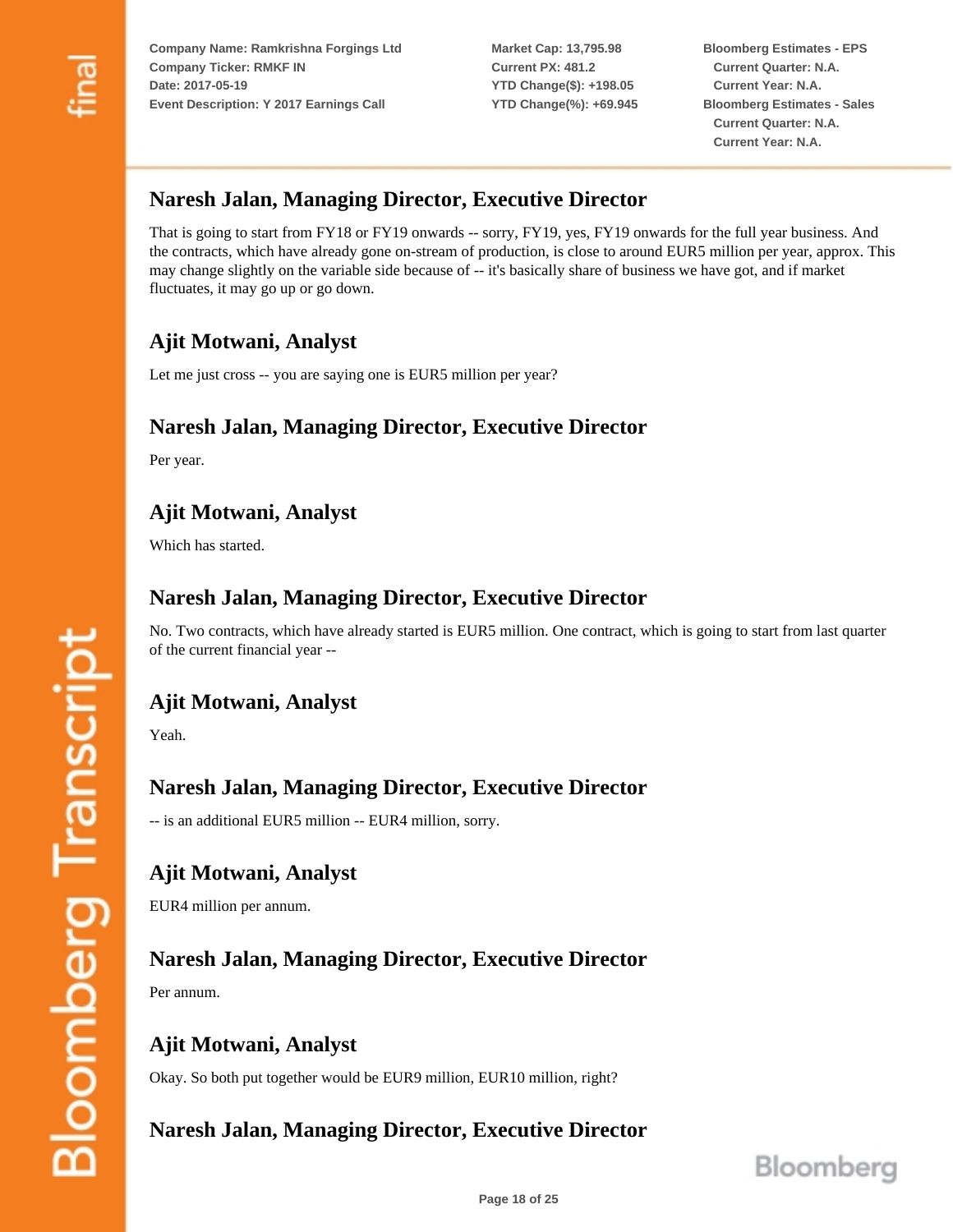**Market Cap: 13,795.98 Current PX: 481.2 YTD Change(\$): +198.05 YTD Change(%): +69.945** **Bloomberg Estimates - EPS Current Quarter: N.A. Current Year: N.A. Bloomberg Estimates - Sales Current Quarter: N.A. Current Year: N.A.**

And in terms of currency, we have -- most of our export contracts are basically six months -- three months to six months currency offset clause with the customer, and one of our contracts in North America is basically on 54 to \$1 unhedged currency.

# **Ajit Motwani, Analyst**

So you're saying one of your contracts in US is 64 to \$1 unhedged.

# **Naresh Jalan, Managing Director, Executive Director**

54 to \$1 unhedged.

# **Ajit Motwani, Analyst**

Okay. And on the euro side?

# **Naresh Jalan, Managing Director, Executive Director**

Europe side all are offset by the customer every three months.

# **Ajit Motwani, Analyst**

Every three months.

# **Rajesh Mundhra, Company Secretary**

Regarding the currency and exports -- regarding the currency and exports, what we do, we take a PCFC. So once we take a PCFC, our debtor (inaudible) getting resolved (Multiple Speakers) foreign currency.

# **Ajit Motwani, Analyst**

Yeah. But in a sense, if, let's say, if the euro appreciates another six months --

### **Naresh Jalan, Managing Director, Executive Director**

No, but basically it is a six months to -- three months to six months offset clause we have with the customer. The increase and decrease both is passed on to the customer. And basically it's a auto-hedge with the customer itself.

# **Ajit Motwani, Analyst**

Okay. And similarly, on the commodity side, how much time with a lag or lead --

# **Naresh Jalan, Managing Director, Executive Director**

**Bloomberg Transcript**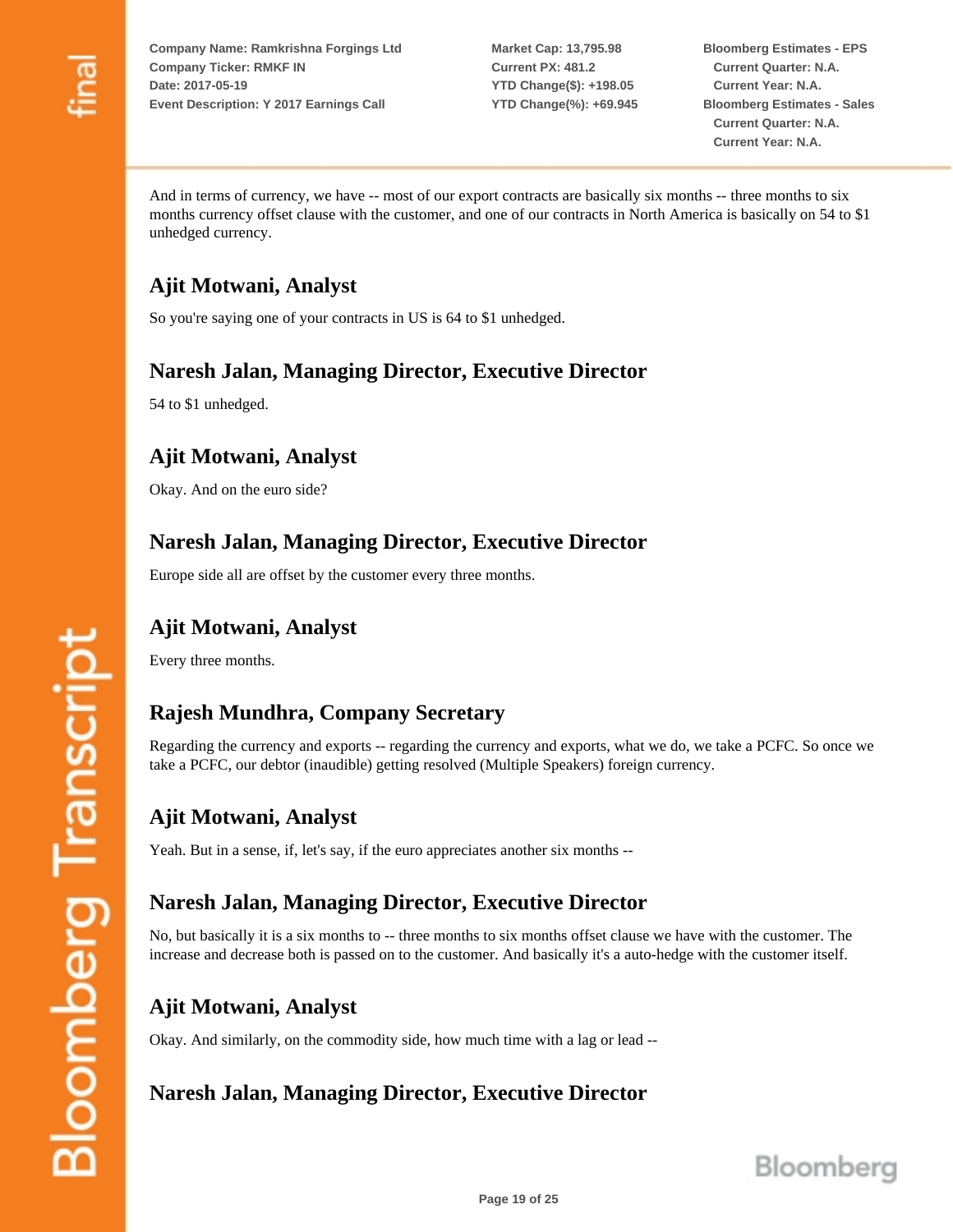**Market Cap: 13,795.98 Current PX: 481.2 YTD Change(\$): +198.05 YTD Change(%): +69.945** **Bloomberg Estimates - EPS Current Quarter: N.A. Current Year: N.A. Bloomberg Estimates - Sales Current Quarter: N.A. Current Year: N.A.**

It's three to -- in export side, it is three to six months. Contracts -- all contracts written on three to six months. Some of the contracts, we have a six months time lag and some of the contracts we have three months time lag.

# **Ajit Motwani, Analyst**

So would it be fair to look at the fact that the recent margins, which are close to, let's say, the 20% in percentage terms or INR22 on a per kg terms are going to improve primarily because as the export share moves up higher?

# **Naresh Jalan, Managing Director, Executive Director**

Well, we will not be able to comment on that. As of now, we will drive whatever is best in the market.

# **Ajit Motwani, Analyst**

Sure. Thanks a lot sir and best of luck.

#### **Operator**

Thank you. We take the next question from the line of Giriraj Daga from K.M. Visaria. Please go ahead.

# **Giriraj Daga, Analyst** Yeah. Hello, sir. Good evening. Just wanted to clarify the numbers you gave out for the full year on domestic and export. **Rajesh Mundhra, Company Secretary** Tonnage? **Giriraj Daga, Analyst** Tonnage.

# **Rajesh Mundhra, Company Secretary**

Domestic -- total full year was 82,395 tonnes.

### **Giriraj Daga, Analyst**

Correct.

# **Rajesh Mundhra, Company Secretary**

Domestic was 62,124 tonnes.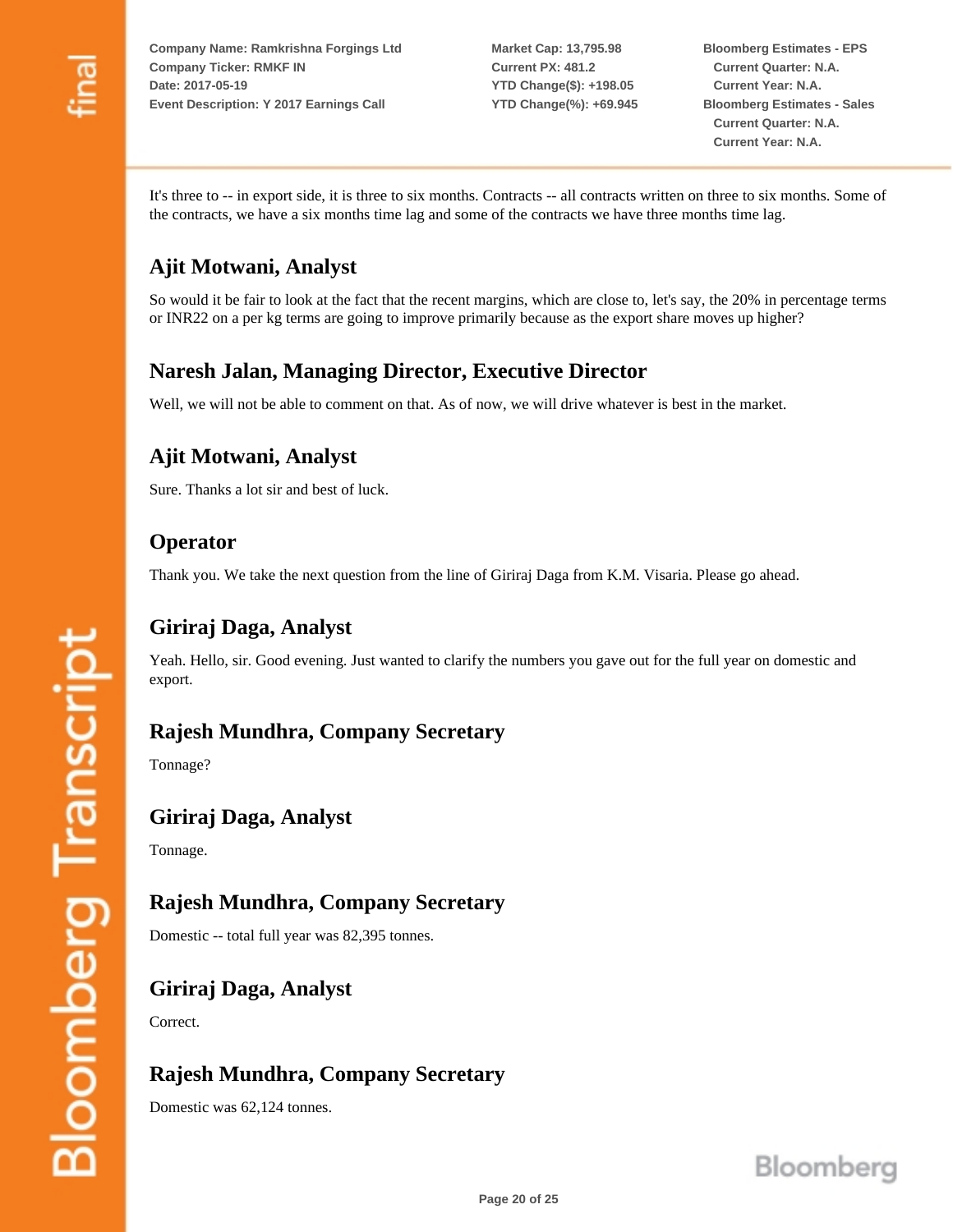**Market Cap: 13,795.98 Current PX: 481.2 YTD Change(\$): +198.05 YTD Change(%): +69.945** **Bloomberg Estimates - EPS Current Quarter: N.A. Current Year: N.A. Bloomberg Estimates - Sales Current Quarter: N.A. Current Year: N.A.**

### **Giriraj Daga, Analyst**

Okay.

# **Rajesh Mundhra, Company Secretary**

Export was 20,271 tonnes.

# **Giriraj Daga, Analyst**

Okay. Thank you. And like -- are you -- so we are not giving forward guidance, but the mix, we are looking to change going forward, looking at the order what we have going on hand, the mix is going to change.

### **Naresh Jalan, Managing Director, Executive Director**

Mix is -- because of the -- if you see the last -- basically, mix will remain as is there in the last quarter.

### **Giriraj Daga, Analyst**

Okay. It will remain -- more or less follow the last quarter.

#### **Naresh Jalan, Managing Director, Executive Director**

Yes.

# **Giriraj Daga, Analyst**

Okay. That's about 24% in export.

#### **Naresh Jalan, Managing Director, Executive Director**

Yes.

### **Giriraj Daga, Analyst**

Okay. And the last question is like the 12,500 tonnes press, we did about 4,053 in the fourth quarter. What was the full year number?

### **Rajesh Mundhra, Company Secretary**

Full year number is 10,545 tonnes.

# **Giriraj Daga, Analyst**

10,545. Capacity is 50,000, right?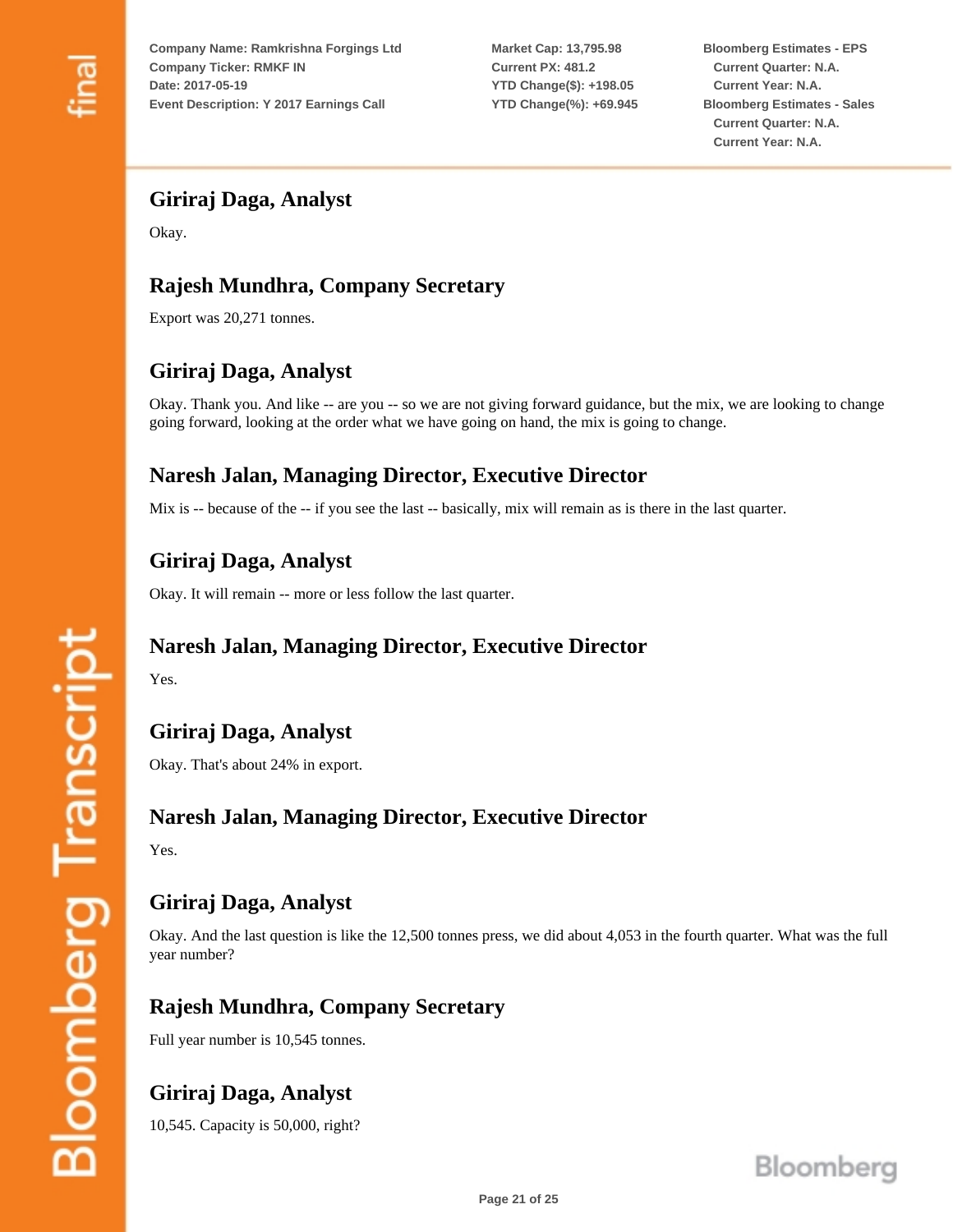**Market Cap: 13,795.98 Current PX: 481.2 YTD Change(\$): +198.05 YTD Change(%): +69.945** **Bloomberg Estimates - EPS Current Quarter: N.A. Current Year: N.A. Bloomberg Estimates - Sales Current Quarter: N.A. Current Year: N.A.**

#### **Rajesh Mundhra, Company Secretary**

45 tonnes -- 45,000.

# **Giriraj Daga, Analyst**

45,000. Okay. Thank you.

# **Rajesh Mundhra, Company Secretary**

Thank you.

### **Operator**

Thank you. We take the next question from the line of Nishant Vyas from ICICI Securities. Please go ahead.

# **Nishant Vyas, Analyst**

Yeah. Hi, sir. Thank you for the opportunity and congratulations for a good set of earnings. Sir, just wanted a sense here, I don't know if you've answered this question earlier. Sorry for that. In terms of domestic market, what do you see in terms of the next -- not from a guidance perspective, but from due to change of emissions, what kind of content change is possible over the next, say, three years and how -- because we are entering and gaining market share? What can we benefit from it in terms of -- if you can give a directional sense, not numbers per se?

### **Naresh Jalan, Managing Director, Executive Director**

So basically like, we have earlier also said that we have increased our market content per vehicle considerably and our preparedness for BS IV is fully there. So we feel that we will continue to move in this fashion. And for next three years, we'll continue to ride the advantage of preparedness as of today what we have.

### **Nishant Vyas, Analyst**

And sir, if I can ask, in terms of BS VI, what can be the opportunities and say the challenges from a technology perspective if any for us?

### **Naresh Jalan, Managing Director, Executive Director**

No, I -- we do not foresee any major challenges. Basically we are getting prepared for BS VI also. I think if the OEM industry moves ahead with 2019 or 2020, we are well prepared. Because of the equipment advantage we have, we'll be much more than early ready to take this opportunity.

# **Nishant Vyas, Analyst**

So that would be -- is it fair to assume that would be a good step-up in terms of content as that happens?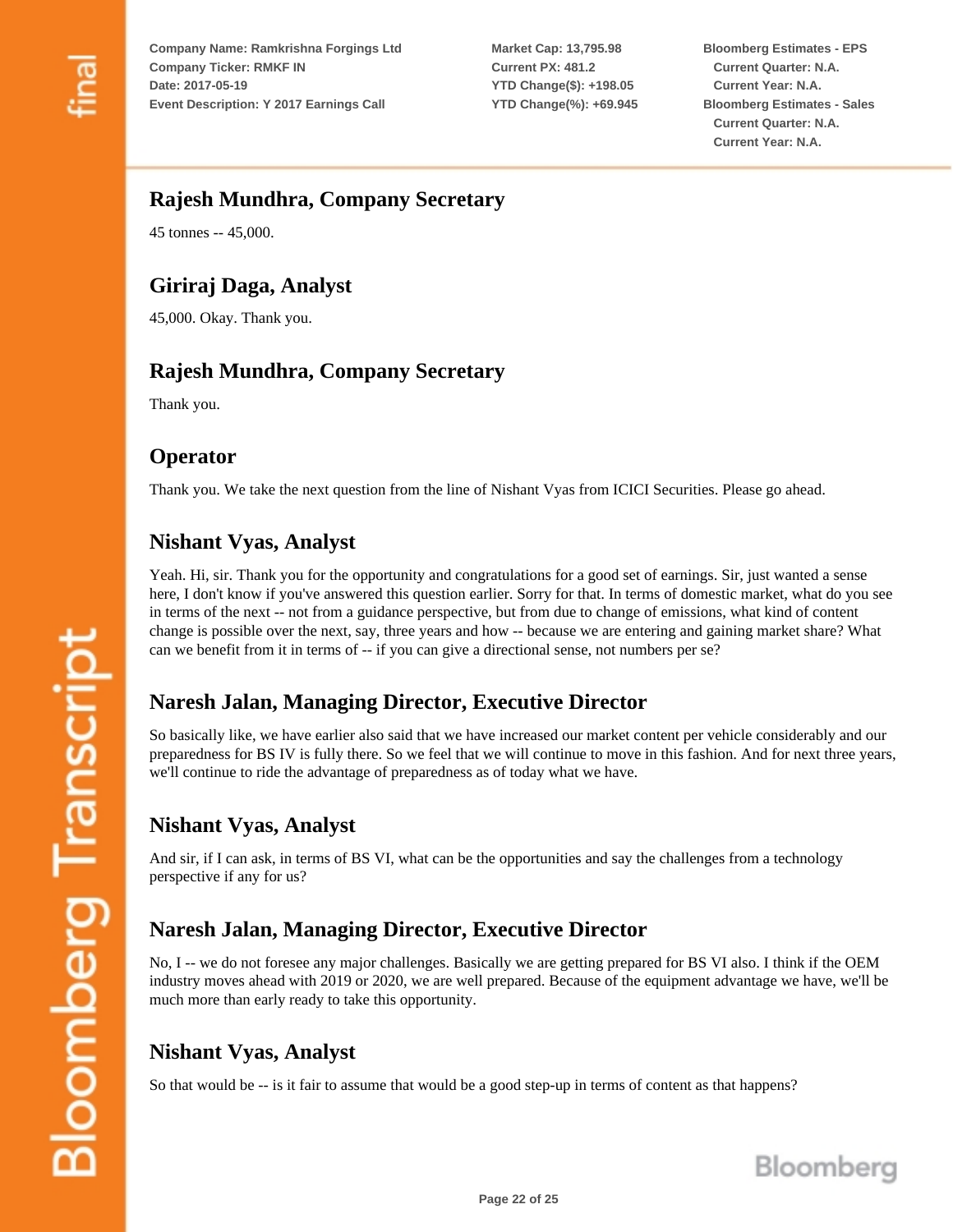**Market Cap: 13,795.98 Current PX: 481.2 YTD Change(\$): +198.05 YTD Change(%): +69.945** **Bloomberg Estimates - EPS Current Quarter: N.A. Current Year: N.A. Bloomberg Estimates - Sales Current Quarter: N.A. Current Year: N.A.**

### **Naresh Jalan, Managing Director, Executive Director**

Yes, because obviously there will be lot of people who will be out of market once BS VI comes in because of lot of changes in engine components as well as axle components.

### **Nishant Vyas, Analyst**

Oh, so there could be more consolidation of market share is what you are saying.

#### **Naresh Jalan, Managing Director, Executive Director**

Yes.

# **Nishant Vyas, Analyst**

Okay. Thanks a lot. Thank you.

#### **Operator**

Thank you. We take the next question from the line of Pritesh Chhedha from Lucky Investment. Please go ahead.

**Pritesh Chheda, Analyst** Sir, I got a bit confused on the tonnage volumes. You had given FY17 at 76,904.

**Naresh Jalan, Managing Director, Executive Director**

No, it is FY16 numbers, which we gave you.

**Pritesh Chheda, Analyst** Okay. I actually wanted FY17, which was --

### **Rajesh Mundhra, Company Secretary**

FY17 is 82,395 tonnes.

**Pritesh Chheda, Analyst** 82,395. And domestic and export is?

# **Rajesh Mundhra, Company Secretary**

62,124 is domestic. 20,271 is exports.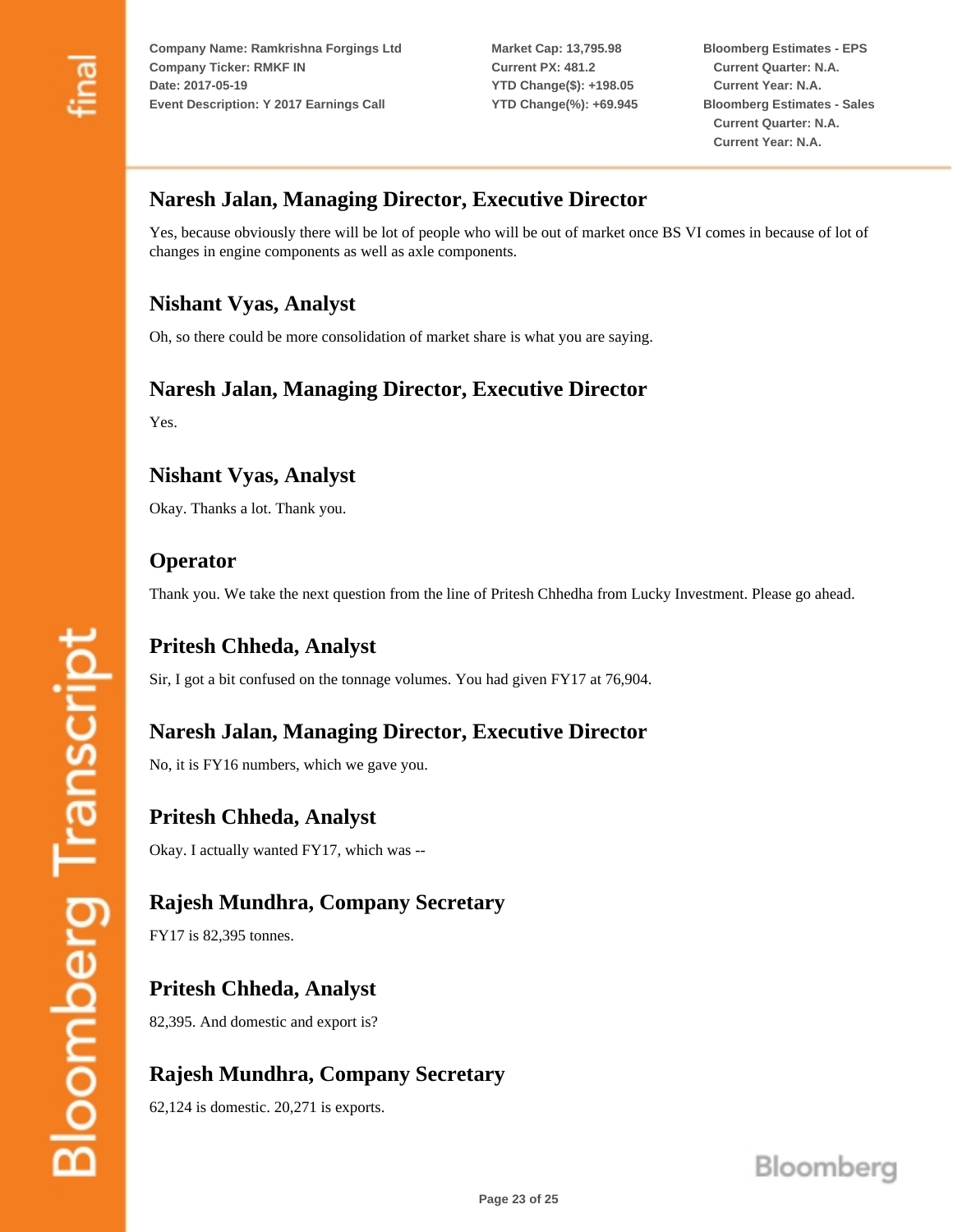**Market Cap: 13,795.98 Current PX: 481.2 YTD Change(\$): +198.05 YTD Change(%): +69.945** **Bloomberg Estimates - EPS Current Quarter: N.A. Current Year: N.A. Bloomberg Estimates - Sales Current Quarter: N.A. Current Year: N.A.**

#### **Pritesh Chheda, Analyst**

 $20,2 -?$ 

# **Rajesh Mundhra, Company Secretary**

20,271.

# **Pritesh Chheda, Analyst**

Okay. 20,271. Okay, sir. Thank you.

# **Rajesh Mundhra, Company Secretary**

Thanks.

#### **Operator**

Thank you. (Operator Instructions) Well, that was the last question. I now hand the floor over to Mr. Rohan Korde for his closing comments.

### **Rohan Korde, Analyst**

Thank you, Janice. And thank you to the management for letting us have the opportunity to host this conference call. Thank you, sir, and best of luck for the future.

### **Rajesh Mundhra, Company Secretary**

Thank you everyone.

### **Naresh Jalan, Managing Director, Executive Director**

Thank you, everybody. Thank you, everyone.

# **Rajesh Mundhra, Company Secretary**

Thank you.

### **Operator**

Thank you. Ladies and gentlemen, on behalf of Prabhudas Lilladher Private Limited, we conclude today's conference. Thank you for joining. You may now disconnect your lines.

*This transcript may not be 100 percent accurate and may contain misspellings and other inaccuracies. This transcript is provided "as is", without express or implied warranties of any kind. Bloomberg retains all rights to this transcript*